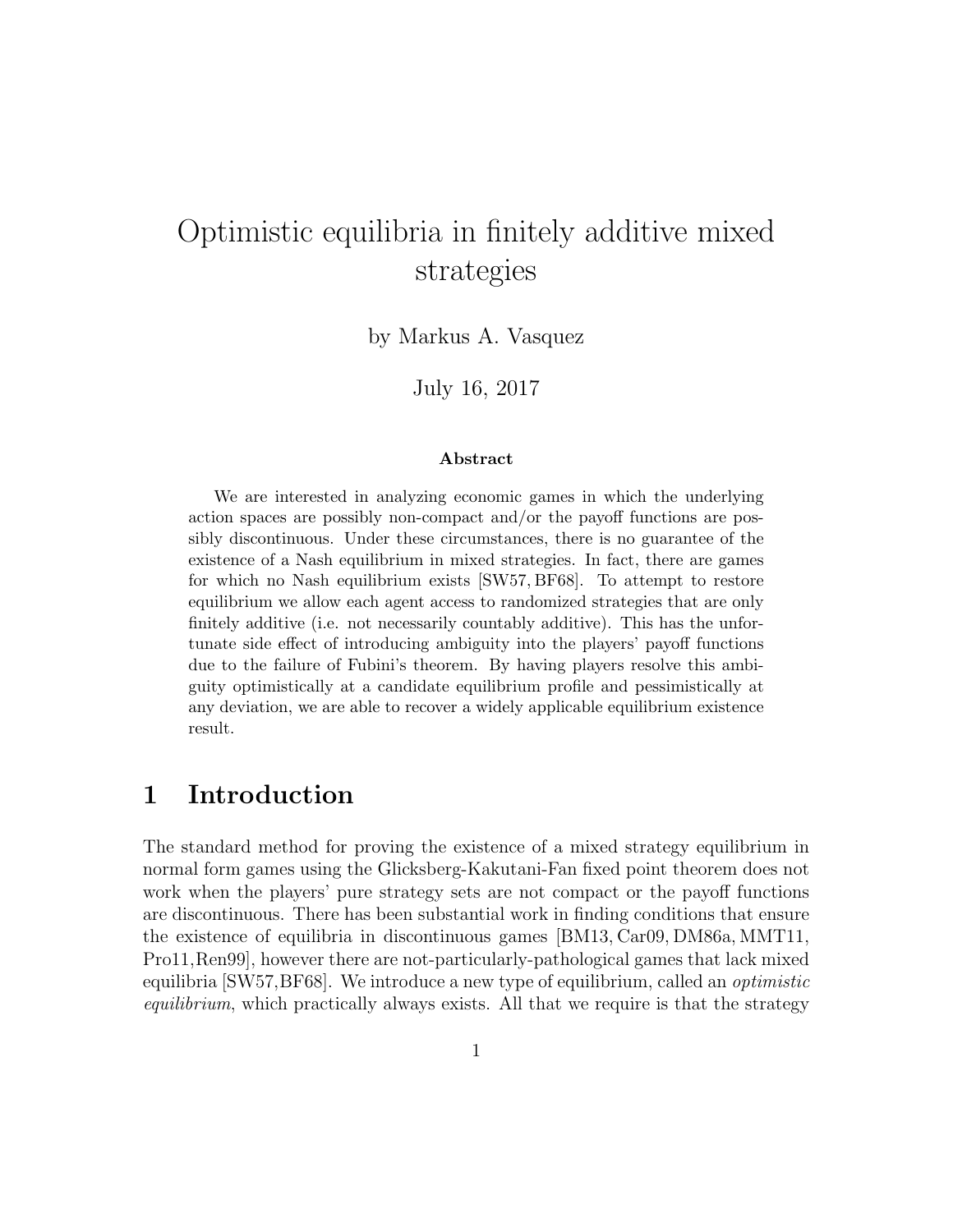spaces be separable metric spaces and that the payoff functions be bounded and measurable.

As in [Mar97], we expand each player's mixed strategy space to the space of finitely additive probability measures. This has the well known, but unfortunate side effect of introducing ambiguity into the players' payoff functions due to the failure of Fubini's theorem for finitely additive measures. We say that a candidate strategy profile is an *optimistic equilibrium* if each player prefers the best-case payoff at the candidate profile to the worst-case payoff obtained from a deviation. We achieve our optimistic and pessimistic evaluations using upper- and lower-semicontinuous extensions of the players utility functions to the larger space. By considering these extensions after enlarging the strategy space, we are able to ensure that the payoff functions remain unchanged on the original space. That is, we are able to preserve all of the original character of the game.

In the first part of the paper, we find easy to describe optimistic equilibria in the Bertrand-Edgeworth model of duopoly pricing with limited supply; the Big Match; and the "game with no value" introduced in [SW57]. We then dive into the mathematics necessary to formally state and prove our equilibrium existence result. We find that iterated elimination of dominated strategies is a valid procedure for finding optimistic equilibria provided that domination is determined by comparing worstcase payoffs. We wrap up by proving that limits of  $\epsilon$ -Nash equilibria will be optimistic equilibria in the expanded game provided  $\epsilon$  tends to 0.

This paper is in many ways an extension of a paper of Marinacci [Mar97]. In [Mar97] players are given access to finitely additive mixed strategies. However, to avoid payoff ambiguity [Mar97] considers a restricted class of payoff functions for which Fubini's theorem does not fail. This restriction excludes many economically interesting games–especially those with discontinuities along diagonals.

## 2 The Bertrand-Edgeworth model of duopoly pricing with limited supply

We consider a model of duopoly pricing for a homogenous good in which each seller has a restricted quantity of the good to sell. We consider the same model as [DM86b]. It is proved that there exists a mixed equilibrium in this game, but, to our knowledge, no explicit equilibrium is known.

There are two sellers and a single good. Seller i has a stock  $S_i$  of the good to sell.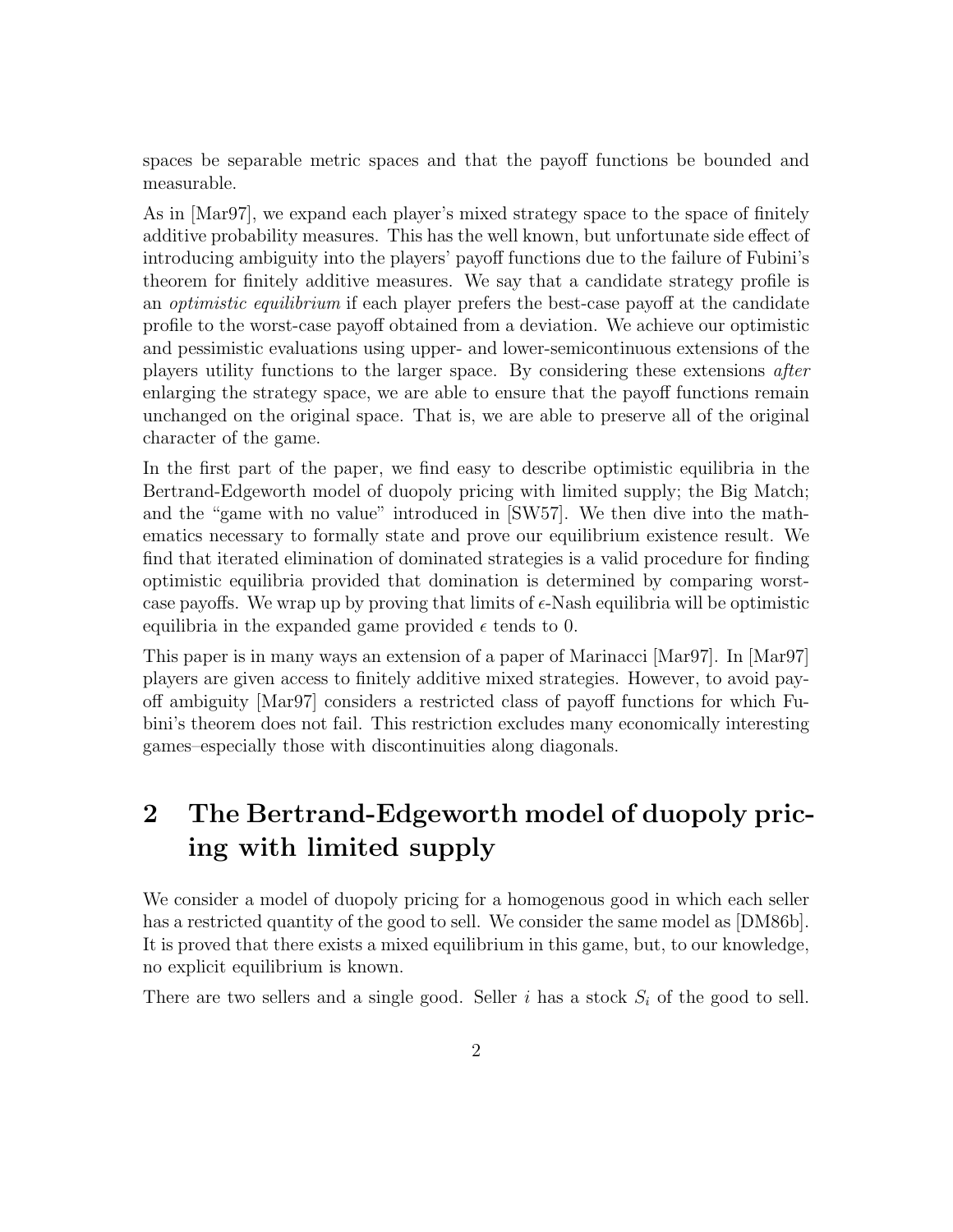Each buyer is represented by a point on the unit interval and and total demand for the good at price p is given by  $D(p)$ . Each seller chooses a price  $p_i \geq 0$ . The buyers will choose to purchase from the seller with the lowest price. Any unserved buyers may then purchase from the second seller if they wish. If the sellers charge the same price, they capture the share of the market in proportion to their stock until their stock is exceeded.

In summary, the payoff function for the first (and analogously for the second) seller is

$$
u_1(p_1, p_2) = \begin{cases} \min\{p_1 S_1, p_1 D(p_1)\} & \text{if } p_1 < p_2\\ \min\{p_1 S_1, p_1 D(p_1) \frac{S_1}{S_1 + S_2}\} & \text{if } p_1 = p_2 \text{ and } S_2 \ge \frac{D(p_1)S_2}{S_1 + S_2}\\ p_1(D(p_1) - S_2) & \text{if } p_1 = p_2 \text{ and } S_2 < \frac{D(p_2)S_2}{S_1 + S_2}\\ \max\left\{0, p_1 D(p_1) \frac{D(p_2) - S_2}{D(p_2)}\right\} & \text{if } p_1 > p_2. \end{cases}
$$

We will make a few assumptions that are not made in [DM86b] to simplify our analysis. We will assume that  $D$  is continuous, strictly decreasing and that there exist p and  $\bar{p}$  for which  $D(p) = S_1 + S_2$  and  $D(\bar{p}) = 0$ . We will also assume that the unrestricted monopoly profit function function  $\Pi(p) = pD(p)$  is strictly concave on  $[p, \overline{p}].$ 

We will write  $p^-$  for the vague strategy in which the seller plans to charge a price infinitesimally smaller than  $p<sup>-1</sup>$ . If both sellers choose to play  $p<sup>-1</sup>$ , then there is some ambiguity about which is first-to-market. If each seller resolves the ambiguity in the most optimistic way possible, then each will believe that she will be first-to-market and that her price will be indistinguishable from  $p$ . That is, seller i believes that she will recognize the payoff  $\min\{pS_i, \Pi(p)\}\$  from the profile  $(p^-, p^-)$ .

**Theorem 1.** There are numbers  $a, b \in \mathbb{R}$  defined in the proof below such that when  $p \in [a, b]$ , neither seller will have incentive to deviate from the profile  $(p^-, p^-)$  when they resolve their payoff ambiguity optimistically.<sup>2</sup>

Proof. Let  $\pi_1(p) = \min\{pS_1, \Pi(p)\}\$ . The function  $\pi_1$  is seller 1's first-to-market payoff function. That is,  $\pi_1(p)$  is the profit that seller 1 would achieve given that

<sup>&</sup>lt;sup>1</sup>In the formalism of the sequel,  $p^-$  will stand for a finitely additive 0–1 measure that assigns probability 1 to every interval of the form  $(p - \epsilon, p)$  with  $\epsilon > 0$ . See our remarks at the end of section 6.

<sup>&</sup>lt;sup>2</sup>It is not always the case that  $a \leq b$ , in which case the theorem is vacuous. However, we are guaranteed that  $a \leq b$  when the game is symmetric, so the theorem is not vacuous in general.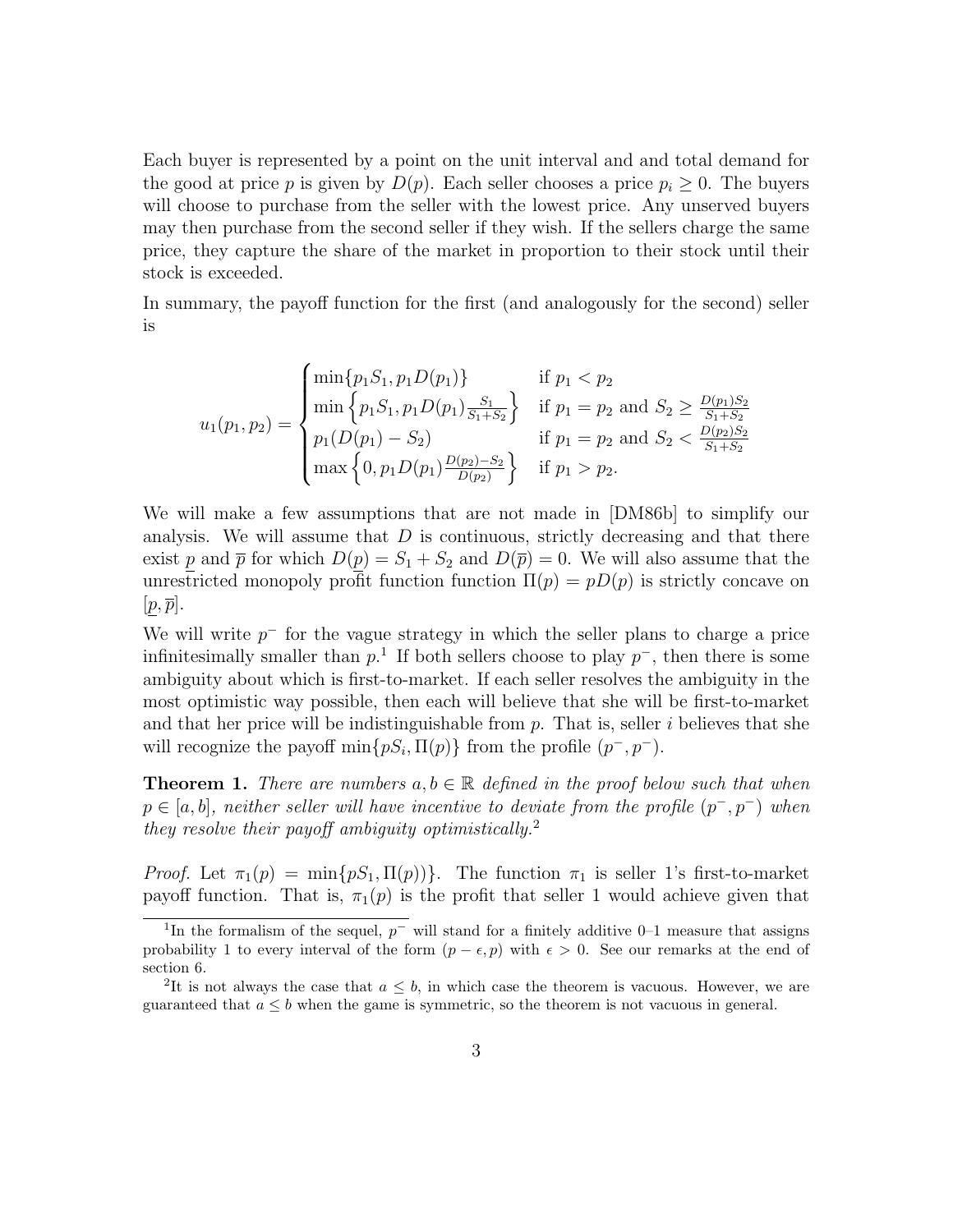the other seller chooses a price higher than p. Let  $p_1^*$  be the unique point in  $[p, \overline{p}]$ at which  $\pi_1$  achieves its maximum. The existence of this point is guaranteed by our assumptions on Π. Notice that seller 1's second-to-market profit is her first-tomarket profit scaled down by the factor  $(D(p_2) - S_2)/D(p_2)$ . Notice also that the sellers will never choose to match prices exactly. Consequently, if seller 2 chooses a price  $p_2 < p_1^*$ , the price  $p_1^*$  will dominate all other prices that do not make seller 1 first-to-market. That is, seller 1 will respond either with a price that makes her first-to-market or with the price  $p_1^*$ .

Define  $\hat{p}_1 \in (p, p_1^*)$  by the equation

$$
\pi_1(\hat{p}_1) = \pi_1(p_1^*)(D(\hat{p}_1) - S_2)/D(\hat{p}_1).
$$

Our assumptions on D and  $\Pi$  guarantee that  $\hat{p}_1$  is well defined. This definition of  $\hat{p}_1$ ensures that

$$
\pi_1(p) \ge p_1^* D(p_1^*) (D(p) - S_2) / D(p)
$$

as long as  $\hat{p}_1 \leq p \leq p_1^*$ . That is, seller 1 has no incentive to deviate to a higher price from any price  $p \in (\hat{p}_1, p_1^*)$  if she believes that she is first-to-market at the price p and that her deviation will leave her second-to-market facing the price  $p$  on the part of seller 2.

We see that if seller 1 believes that she is first-to-market with a price  $p \in [p, p_1^*]$ , she will have no incentive to lower her price since  $\pi_1$  is increasing on  $[p, p_1^*]$  and will have no incentive to increase her price if it means that she will be second-to-market.

We may repeat the same analysis for seller 2. Define  $a = \max\{\hat{p}_1, \hat{p}_2\}$  and  $b =$  $\min\{p_1^*, p_2^*\}.$  (In the symmetric case,  $\hat{p}_1 = \hat{p}_2 \leq p_2^* = p_1^*$ , so  $a \leq b$ .) Then, neither seller will have any incentive to deviate from the profile  $(p^-, p^-)$  when  $p \in [a, b]$ .  $\Box$ 

This furnishes our first example of an optimistic equilibrium. The players are optimistic about their payoffs at the equilibrium profile, but are pessimistic about their payoffs when they consider deviations. Notice that the strategy profile  $(p, p)$ , which closely resembles  $(p^-, p^-)$ , is not an  $\epsilon$ -Nash equilibrium for  $\epsilon$  sufficiently close to 0.

We propose the following interpretation of this equilibrium. As long as prices fall within a certain range, sellers will tend to set similar prices, but each will try to gain an infinitesimal advantage so as to be first-to-market. This result is highly suggestive of a phenomenon known as Edgeworth price cycling [KRRS94]. An Edgeworth price cycle is a dynamic description of prices in which, as long as the prices fall in some range, we observe a price war and prices decrease together. As soon as prices are low enough that one seller is better off being second-to-market, that seller increases her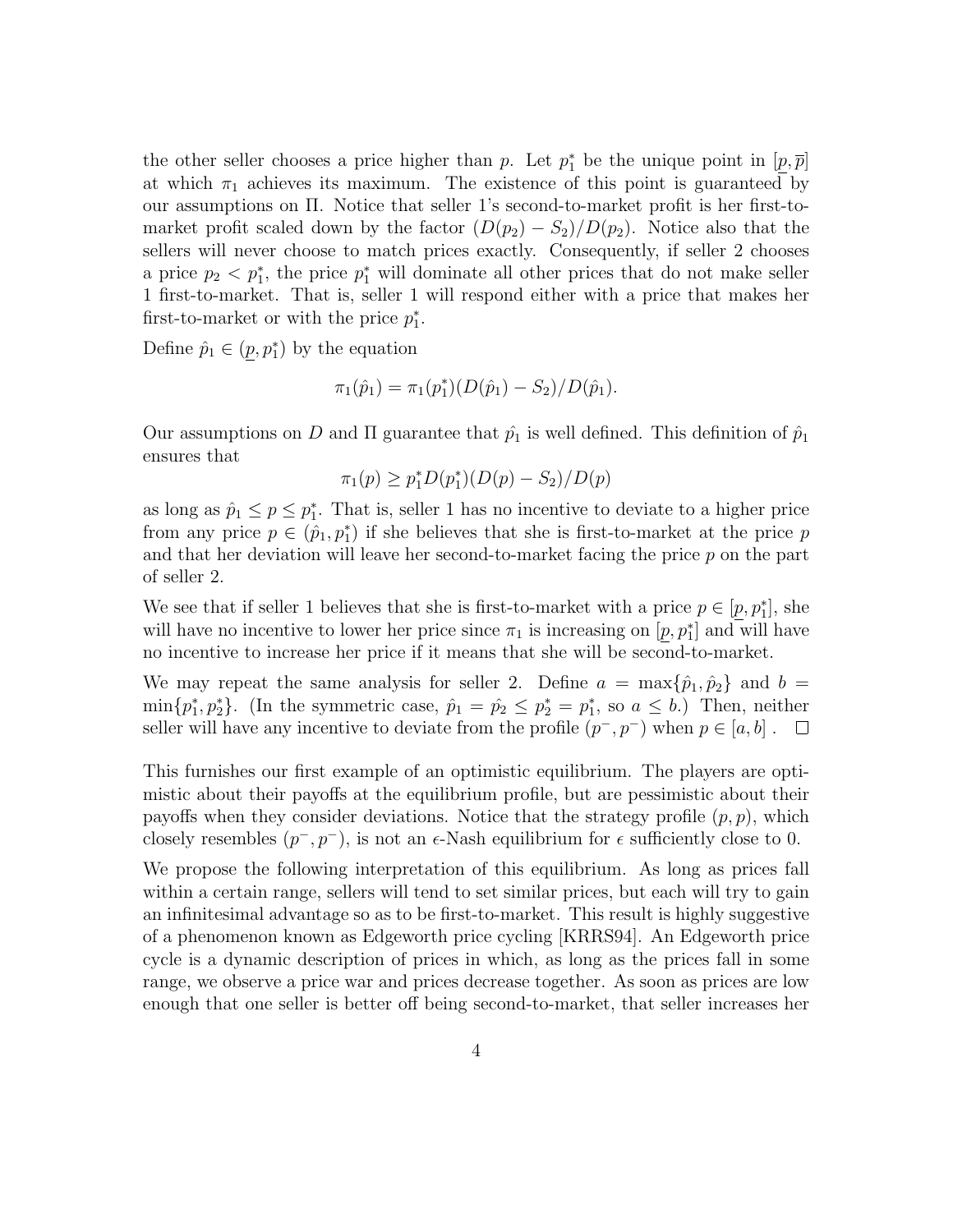price. This is quickly followed by a price increase by the other seller and the cycle starts anew. The optimistic equilibrium concept provides some justification for each seller's behavior during an Edgeworth price cycle. The sellers' pricing decisions at any point in time are quite reasonable provided each seller believes that she will get the advantage in the price war.

#### 3 The Big Match

The Big Match is a finite stochastic game introduced by Blackwell and Ferguson [BF68] which they describe as follows.

Every day player 2 chooses a number, 0 or 1, and player 1 tries to predict 2's choice, winning a point if he is correct. This continues as long as player 1 predicts 0. But if he ever predicts 1, all future choices for both players are required to be the same as that day's choices: if player 1 is correct on that day, he wins a point every day thereafter; if he is wrong on that day, he wins zero every day thereafter. The payoff to 1 is

$$
\limsup_{n\to\infty}\frac{a_1+\cdots+a_n}{n},
$$

where  $a_m$  is the number of points he wins on the mth day.

Blackwell and Ferguson find that this game has no exact equilibrium, but that it has an  $\epsilon$ -equilibrium for every  $\epsilon > 0$ .

Theorem 2 (Blackwell and Ferguson [BF68]). The value of the big match is 1/2. An optimal strategy for player 2 is to toss a fair coin every day. Player 1 has no optimal strategy, but for any non-negative integer  $N$  he can get

$$
V(N) = \frac{N}{2(N+1)}
$$

by using strategy N, defined as follows: having observed player 2's first n choices  $x_1, \ldots, x_n, n \geq 0$ , calculate the excess  $k_n$  of 0's over 1's among  $x_1, \ldots, x_n$ , and predict 1 with probability  $p(k_n + N)$  where  $p(m) = 1/(m + 1)^2$ .

Let  $\sigma_N$  denote Player 1's Nth strategy as defined in the theorem. If we were advising Player 1, we would suggest that he "play  $\sigma_N$  for some very, very large N." There are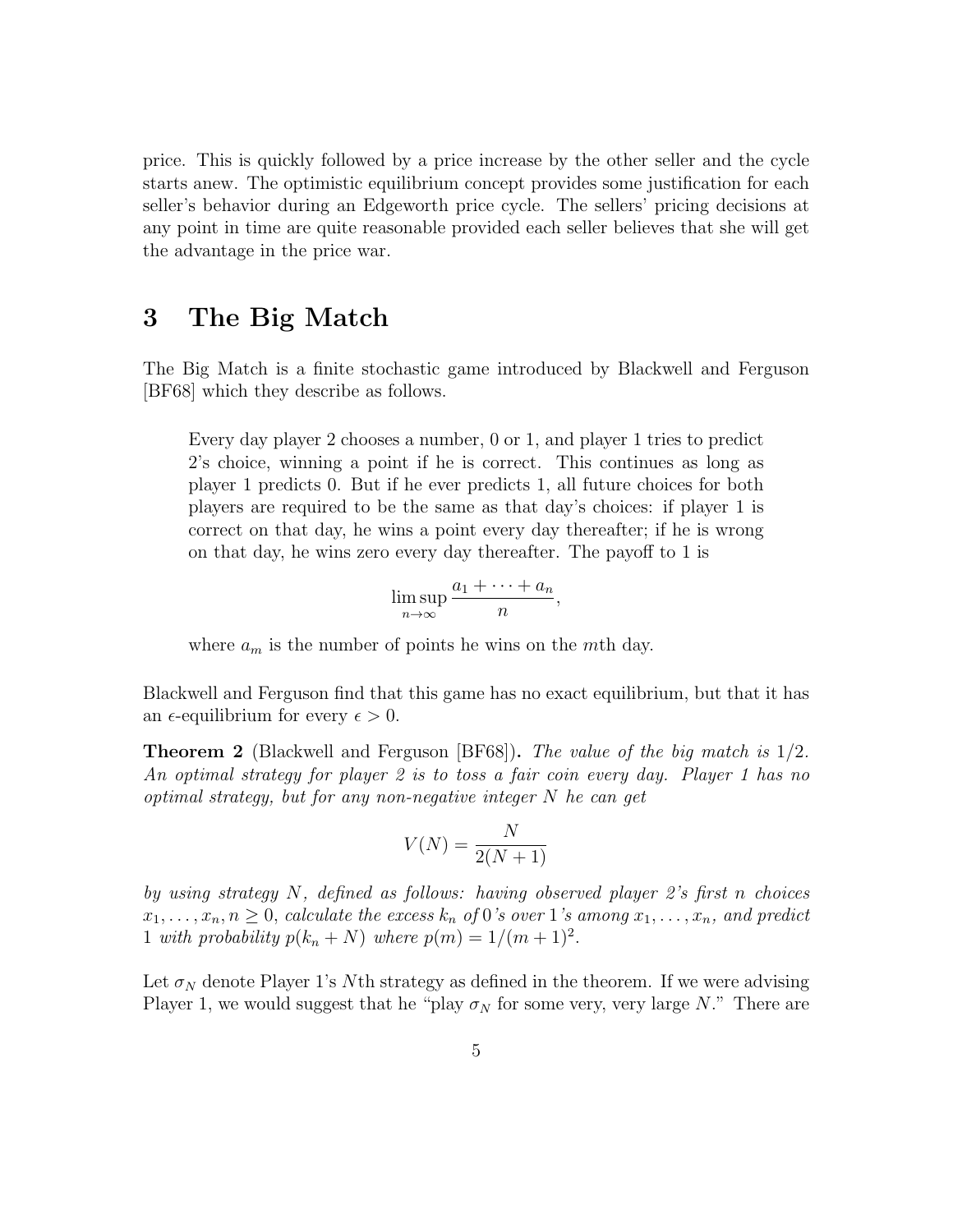finitely additive probability measures that assign probability 1 to all of N, but assign probability 0 to each set of the form  $\{0, 1, \dots, K\}$  with  $K \in \mathbb{N}$ . We might model our suggestion by having Player 1 draw N from this finitely additive distribution and then use the strategy  $\sigma_N$ . We will denote any strategy of this form by  $\sigma_\infty$ . It follows from our results below that the strategy profile in which Player 1 uses  $\sigma_{\infty}$ and Player 2 tosses a fair coin is an optimistic equilibrium.

How can we understand  $\sigma_{\infty}$ ? It is not obvious, but it is true that  $\sigma_N$  will eventually play 1 almost surely provided that  $\limsup_{n\to\infty} k_n/n \leq 0$ . This implies that  $\sigma_{\infty}$  will also eventually play 1 almost surely when  $\limsup_{n\to\infty} k_n/n \leq 0$ . However, for each partial history  $(x_1, \ldots, x_n)$ , the probability with which  $\sigma_{\infty}$  plays 1 on turn  $n + 1$  is given by  $\lim_{N\to\infty} 1/(k_n + N + 1)^2 = 0$ . That is, the probability that Player 1 will play 1 on any particular turn is 0. These two conclusions may seem contradictory, but are perfectly compatible in the context of finitely additive probability.

Putting our conclusions together gives  $\sigma_{\infty}$  an interpretation as a threat to Player 2: "Give me a payoff asymptotically greater than  $1/2$  by playing lim sup $_{n\to\infty} k_n/n > 0$ . Otherwise, with no prior warning I will one day decide to play 1." The disadvantage that  $\sigma_N$  has relative to  $\sigma_\infty$  is that  $\sigma_N$ , by virtue of being countably additive, announces when Player 1 will have some positive probability of playing 1. This allows Player 2 the opportunity to play 0 and lock in a payoff of 1 for all time with positive probability.

#### 4 A game with no value

Consider the following two-player, zero-sum game introduced by Sion and Wolfe [SW57]. Each player's action set is [0, 1] and the payoff to player 1 is

$$
u_1(x, y) = \begin{cases} 1 & \text{if } x > y \text{ or } x + \frac{1}{2} < y \\ 0 & \text{if } x = y \text{ or } x + \frac{1}{2} = y \\ -1 & \text{if } x < y < x + \frac{1}{2}. \end{cases}
$$

It is shown in [SW57] that this game has no equilibrium in countably additive mixed strategies.

We allow each player access to strategies of the form  $x^+$  and  $x^-$  where  $x^+$  means some infinitesimal amount larger than  $x$  and  $x^-$  means some infinitesimal amount smaller than x. We may encounter payoff ambiguities when both players consider a strategy of this type. For example,  $1, 0$  and  $-1$  are all plausible payoffs at the strategy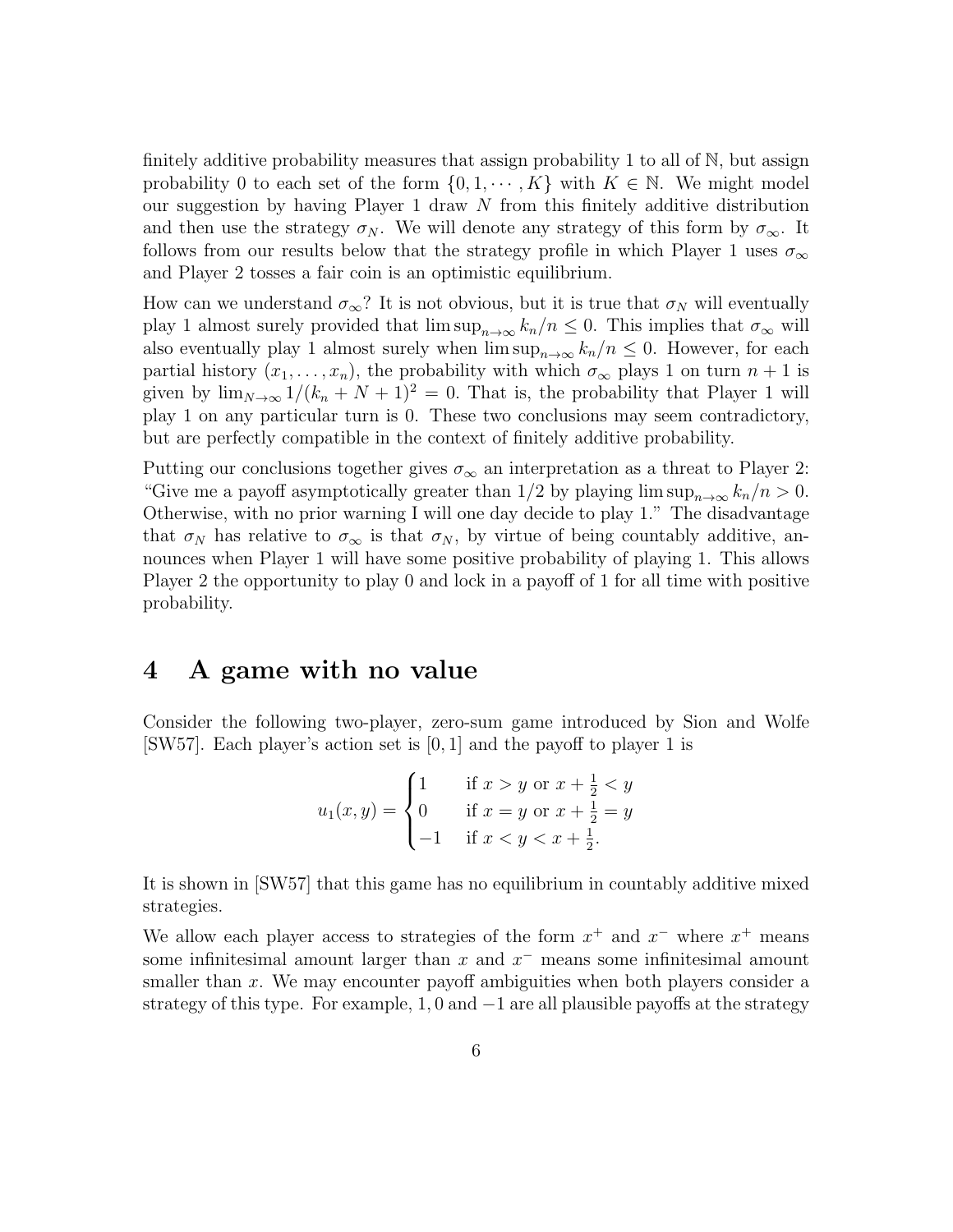

Figure 1: Payoff to player 1 in a game with no value.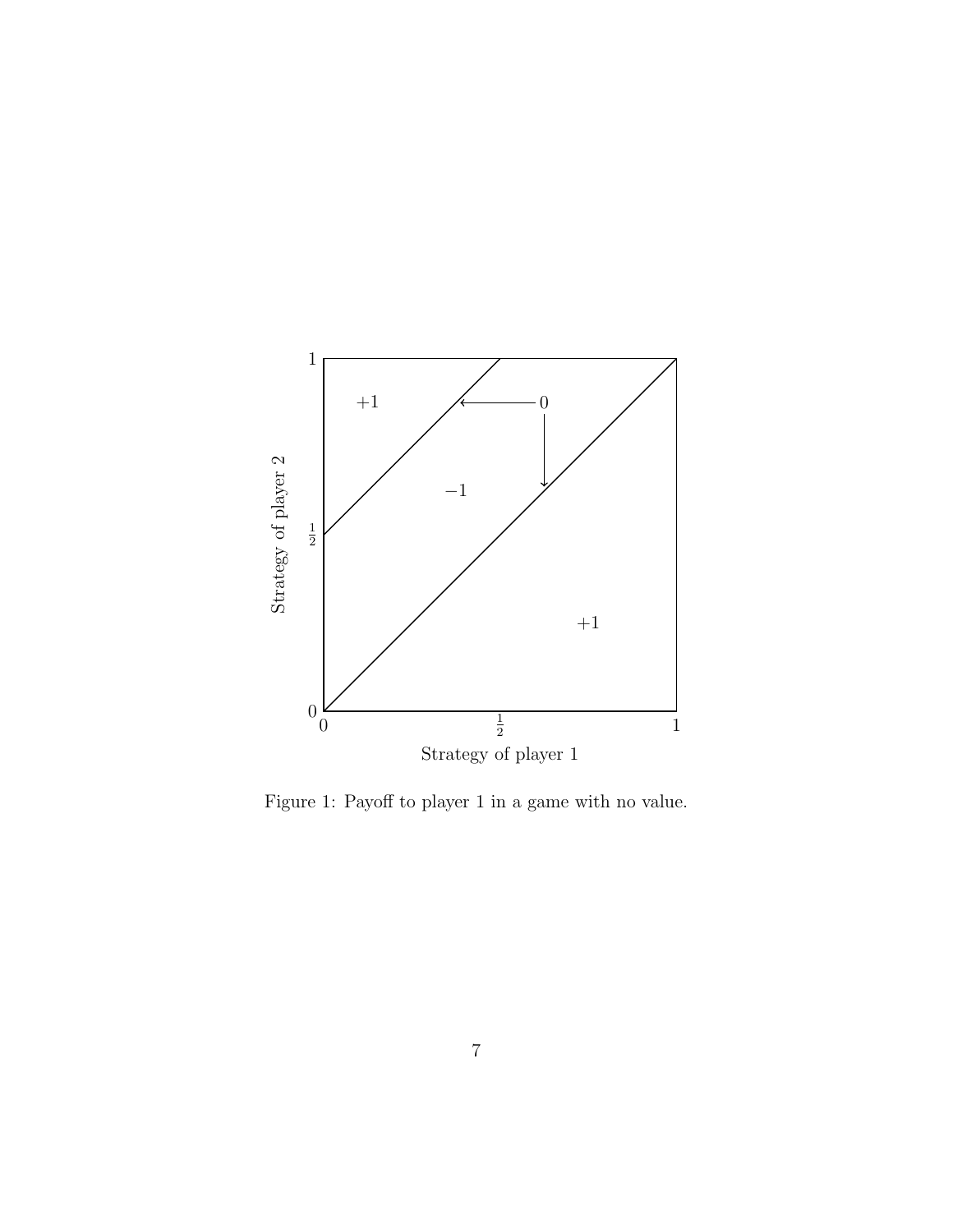profile  $(1/2^{-}, 1/2^{-})$ . We will write  $\overline{u}_{1}(x, y)$  for the highest plausible payoff at the strategy profile  $(x, y)$  and  $\underline{u}_1(x, y)$  for the lowest. For example,  $\overline{u}_1(1/2^-, 1/2^-) = 1$ and  $\underline{u}_1(1/2^-, 1/2^-) = -1$ .

We will say that the strategy  $x_1$  worst-case dominates  $x_2$  if  $\underline{u}_1(x_1, y) \ge \underline{u}_1(x_2, y)$  for all strategies y. That is, we compare the worst-case outcomes when deciding that one strategy dominates another. We will find an optimistic equilibrium by eliminating worst-case dominated strategies. This procedure is justified in the sequel.

**Theorem 3.** In this game, player 1 playing  $x = 0$  with probability  $1/3$  and  $x = 1$ with probability 2/3; and player 2 playing  $y = 1/2^-$  with probability 1/3 and  $y = 1$ with probability  $2/3$  is an equilibrium. The payoffs at this optimistic equilibrium are unambiguous, with player 1 achieving an expected payoff of  $1/3$ 

*Proof.* First, the strategy  $x = 1$  on the part of player 1 dominates w for each  $1/2 \leq$  $w < 1$  (including strategies like  $1/2^+$ ). This is because  $u_1(1,y) = 1$  if  $y \neq 1$ ;  $\underline{u}_1(1,1) = 0$ ; and  $\underline{u}_1(w,1) \leq 0$  for all  $w \in [1/2,1)$ . After removing the worst-case dominated strategies, Player 1's remaining strategies are then  $[0, 1/2) \cup \{1\}$ .

Next, the strategy  $y = 1/2^-$  of player 2 dominates each strategy z with  $0 \le z < 1/2^-$ . Player 2's relevant payoff at  $y = 1/2^-$  is

$$
\underline{u}_2(w, 1/2^-) = \begin{cases} 1 & \text{if } 0 \le w < 1/2^- \\ -1 & \text{if } w = 1/2^-, 1. \end{cases}
$$

Each strategy  $y \in [0, 1/2^-)$  does as poorly as  $1/2^-$  in the worst case against  $w =$  $1/2, 1/2^-, 1$ . Player 2's remaining strategies are then  $\left[1/2^-, 1\right]$ .

Now, the strategy  $x = 0$  on the part of player 1 dominates each strategy w with  $0 < w < 1/2$ . Player 1's payoff from  $x = 0$  is

$$
\underline{u}_1(0,z) = \begin{cases}\n-1 & \text{if } z = 1/2^- \\
0 & \text{if } z = 1/2 \\
1 & \text{if } z > 1/2.\n\end{cases}
$$

However, every strategy  $w \in (0, 1/2)$  has a worst-case payoff of  $-1$  against  $z = 1/2^$ or  $z = 1/2$ . Notice that using the worst-case evaluation is necessary here to eliminate  $w = 1/2^-$ . Player 1 is then left with the strategy set  $\{0, 1\}$ .

Then, each strategy  $y \in (1/2, 1)$  returns a payoff of  $-1$  against each remaining strategy of player 1, so we may eliminate these. Player 2's strategy set is then  ${1/2, 1/2, 1}.$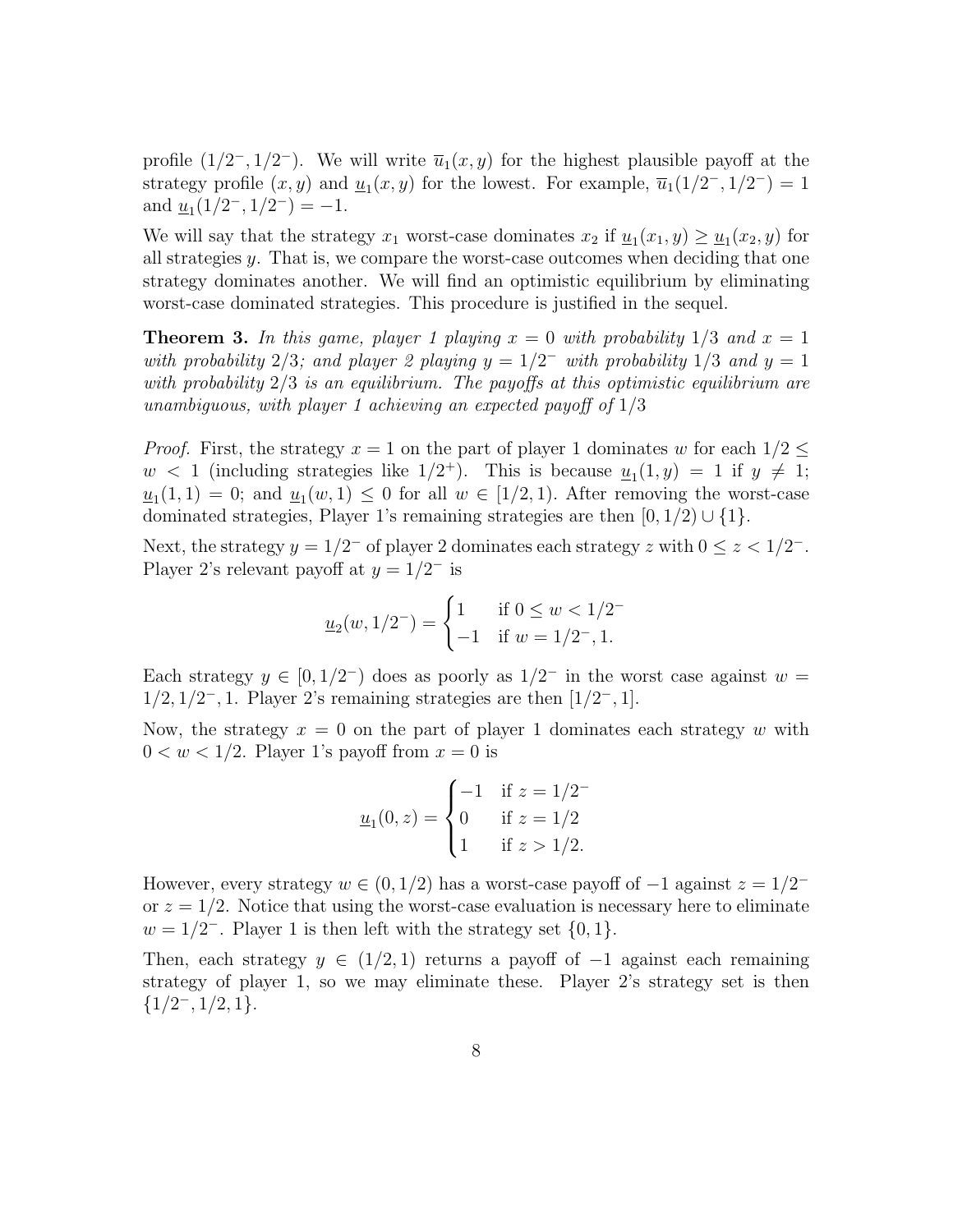Then, player 2's strategy  $y = 1/2^-$  does better than  $z = 1/2$  in the worst case against  $w = 0$ . Both  $y = 1/2^-$  and  $z = 1/2$  perform equally poorly against  $w = 1$  in the worst case, so we may eliminate  $z = 1/2$ . Player 2 is then left with the strategies  ${1/2, 1}.$ 

We are left with the game with payoff matrix

$$
\begin{array}{c|c|c|c} & \frac{1}{2} & 1 \\ \hline \hline 0 & -1 & 1 \\ \hline 1 & 1 & 0 \\ \end{array}
$$

This equilibrium in the statement of the theorem is an equilibrium in this game.  $\Box$ 

#### 5 Mathematical preliminaries

Let  $(X, \Sigma)$  be a measure space with X a separable metric space and  $\Sigma$  the Borel  $\sigma$ -algebra.

**Definition 4.** We will say that  $\mu : \Sigma \to \mathbb{R}$  is a bounded, finitely additive measure if

- (i) there is some  $M > 0$  such that  $|\mu(E)| < M$  for all  $E \in \Sigma$ ;
- (ii)  $\mu\left(\bigcup_{j=1}^K E_j\right) = \sum_{j=1}^K \mu(E_j)$  for every finite, pairwise disjoint collection  $E_1, \ldots, E_K$ from  $\Sigma$ .

Furthermore, we will say that  $\mu$  is countably additive if the last condition holds for every countable, pairwise disjoint collection  $\{E_j\}_{j=1}^{\infty}$ .

The word measure without qualification will mean a bounded, finitely additive measure. The set of bounded, measurable functions on X will be denoted  $\mathcal{F}(X)$ . The set of bounded, finitely additive measures on X will be denoted ba(X). The weak<sup>\*</sup> topology on  $ba(X)$  is the smallest (coarsest) topology that makes the map

$$
\sigma \mapsto \int_X f \, d\sigma
$$

continuous for each  $f \in \mathcal{F}(X)$ .

**Definition 5.** We will call a measure  $\mu \in ba(X)$  a probability measure if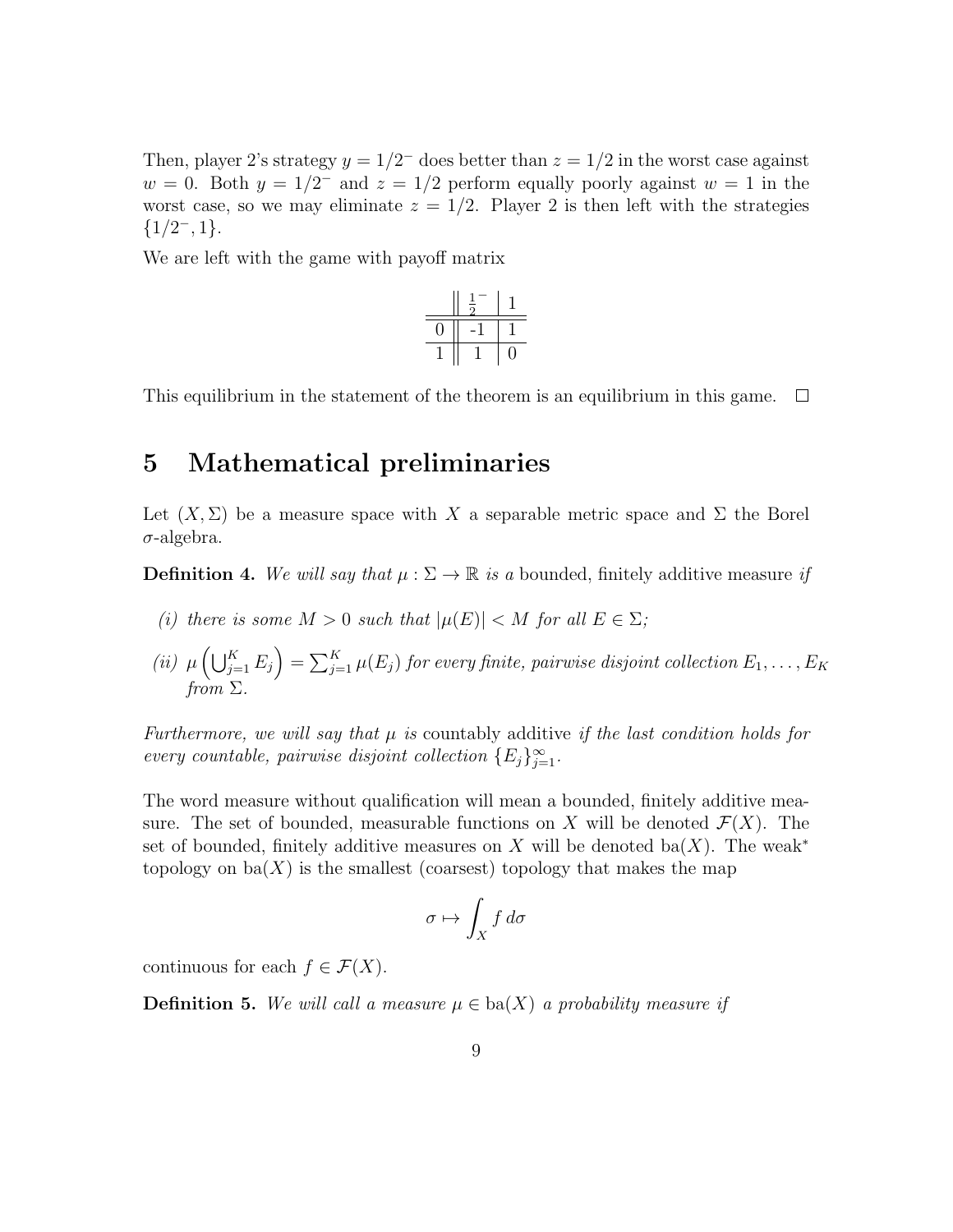(*i*)  $\mu(X) = 1$ 

(ii)  $\mu(A) > 0$  for all  $A \in \Sigma$ .

**Theorem 6** (Banach-Alaoglu). The set of probability measures on  $X$  is weak<sup>\*</sup> compact.

Proof. See [AB06], theorem 6.25, for example.

It is the Banach-Alaoglu theorem that makes the space of finitely additive probability measures useful as an extension of the space of countably additive probability measures.

Instead of thinking about extending the space of countably additive probability measures on  $X$  to the space of finitely additive probability measures, we could instead think about expanding  $X$  to a larger space and then considering countably additive measures on that space. A remarkable theorem of Yosida and Hewitt shows that these perspectives are equivalent [YH52], as we will now see.

Let  $\Omega(X)$  be the set of finitely additive measures  $\omega$  on X that take only the values 0 and 1<sup>3</sup> (i.e.,  $\omega(A) = 0$  or  $\omega(A) = 1$  for all  $A \in \Sigma$ ). For any  $x \in X$ , the point mass  $\delta_x$  is in  $\Omega(X)$ , so we may regard X as a subset of  $\Omega(X)$ . We have assumed that X is a separable metric space precisely so that every countably additive 0–1 measure is a point mass.

We will regard  $\Omega(X)$  as a topological space with the weak<sup>\*</sup> topology that it inherits as a subset of  $ba(X)$ . We have a description of this topology that is perhaps more intuitive. Given  $A \in \Sigma$ , define

$$
\overline{A} = \{ \omega \in \Omega(X) : \omega(A) = 1 \}.
$$

Each set  $\overline{A}$  is open and sets of the form  $\overline{A}$  generate the weak\* topology on  $\Omega(X)$ .

**Theorem 7.**  $\Omega(X)$  is compact.

Proof. This follows immediately from the Banach-Alaoglu theorem and the fact that  $\Omega(X)$  is closed in the unit ball in ba(X).  $\Box$ 

**Theorem 8.** X is a dense open subset of  $\Omega(X)$ .

 $\Box$ 

<sup>&</sup>lt;sup>3</sup>Some readers may prefer to think of these as ultrafilters on  $\Sigma$ .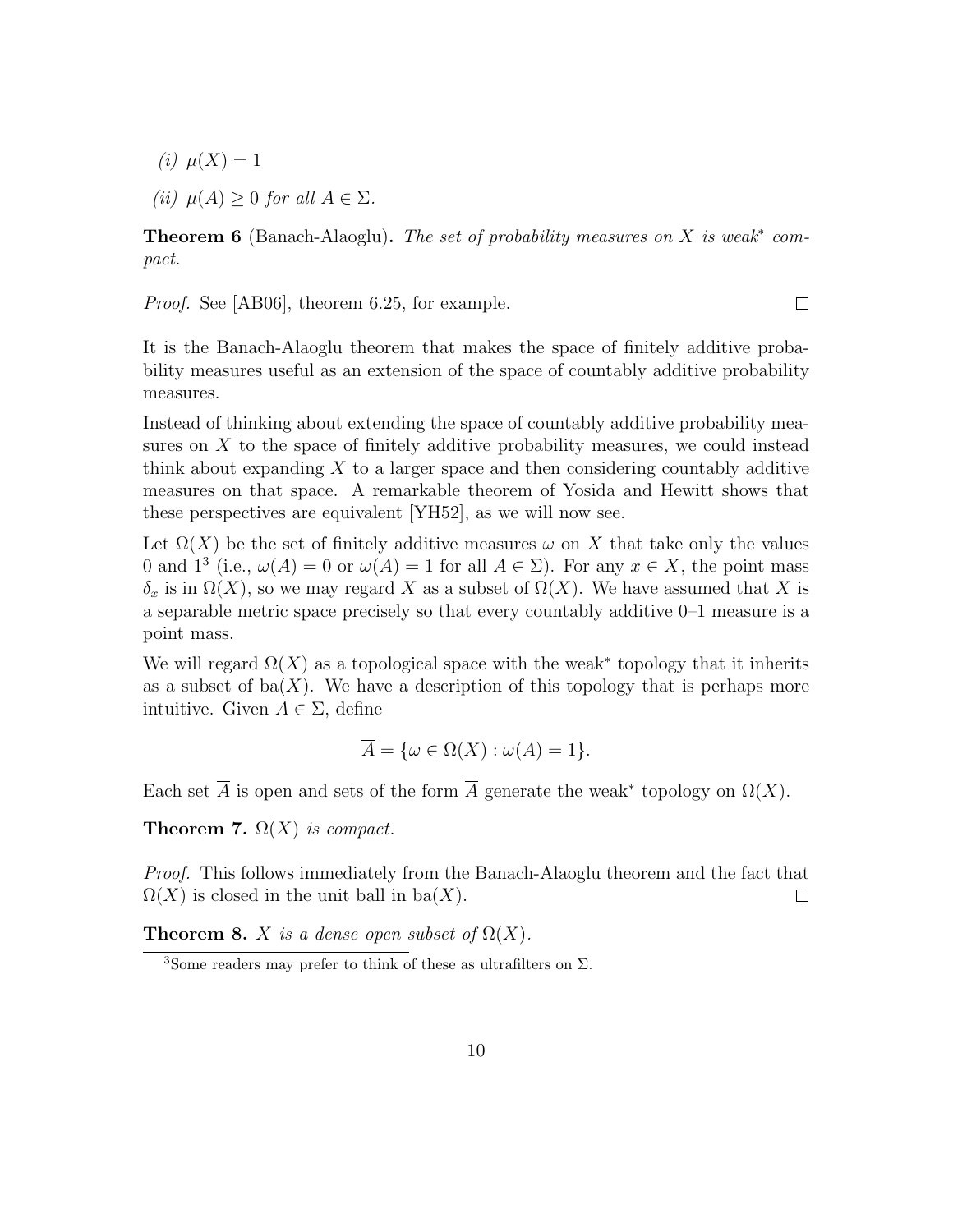Proof. The weak<sup>\*</sup> topology is generated by sets of the form

$$
W(\tau, \{B_j\}_{j=1}^k, \{\epsilon_j\}_{j=1}^k) = \{\sigma \in \Omega(X) : |1_{B_j}(\sigma) - 1_{B_j}(\tau)| < \epsilon_j, j = 1, \dots, k\}
$$
  
=  $\{\sigma \in \Omega(X) : \sigma(B_j) = \tau(B_j), j = 1, \dots, k\}$ 

with  $0 < \epsilon_j < 1$  and  $B_j$  measurable for all j. Replacing  $B_j$  by  $B_j^c$  as necessary, we may assume that  $\tau(B_j) = 1$  for all j. From the formula

$$
\tau(C \cap D) = \tau(C) + \tau(D) - \tau(C \cup D),
$$

we see that the intersection of any two sets of  $\tau$ -measure 1 must have measure 1. It follows that  $\bigcap_{j=1}^k B_j$  is non-empty. Then,

$$
\delta_x \in W(\tau, \{B_j\}_{j=1}^k, \{\epsilon_j\}_{j=1}^k)
$$

for any  $x \in \bigcap_{j=1}^k B_j$ .

To see that X is open, note that  $\{x\} = \{x\}$  and  $X = \bigcup_{x \in X} \{x\}.$  $\Box$ 

Given a bounded, measurable function  $f: X \to \mathbb{R}$ , we may extend it to a function on  $\Omega(X)$  by defining  $f : \Omega(X) \to \mathbb{R}$  by

$$
f(\omega) = \int_X f \, d\omega.
$$

Notice that  $f(\delta_x) = f(x)$  for all  $x \in X$ . By definition of the weak<sup>\*</sup> topology, the map  $\omega \mapsto f(\omega)$  is continuous.

It turns out that every probability measure<sup>4</sup> on X may be represented as a *countably* additive measure on  $\Omega(X)$ .

**Theorem 9** (Yosida-Hewitt [YH52], comment 4.5). Let  $\sigma$  be a probability measure on X. There is a regular, countably additive Borel probability measure  $\bar{\sigma}$  on  $\Omega(X)$ such that for every bounded, measurable function  $f$  on  $X$ ,

$$
\int_X f \, d\sigma = \int_{\Omega(X)} f(\omega) \, d\overline{\sigma}(\omega) = \int_{\Omega(X)} \int_X f(x) \, d\omega(x) \, d\overline{\sigma}(\omega).
$$

<sup>4</sup>We will state our results for probability measures since they are all that we need in the sequel. However, Yosida and Hewitt show in theorem 1.12 [YH52] that every measure may be written as a difference of nonnegative measures, which may be used to generalize the following results to all of  $ba(X)$ .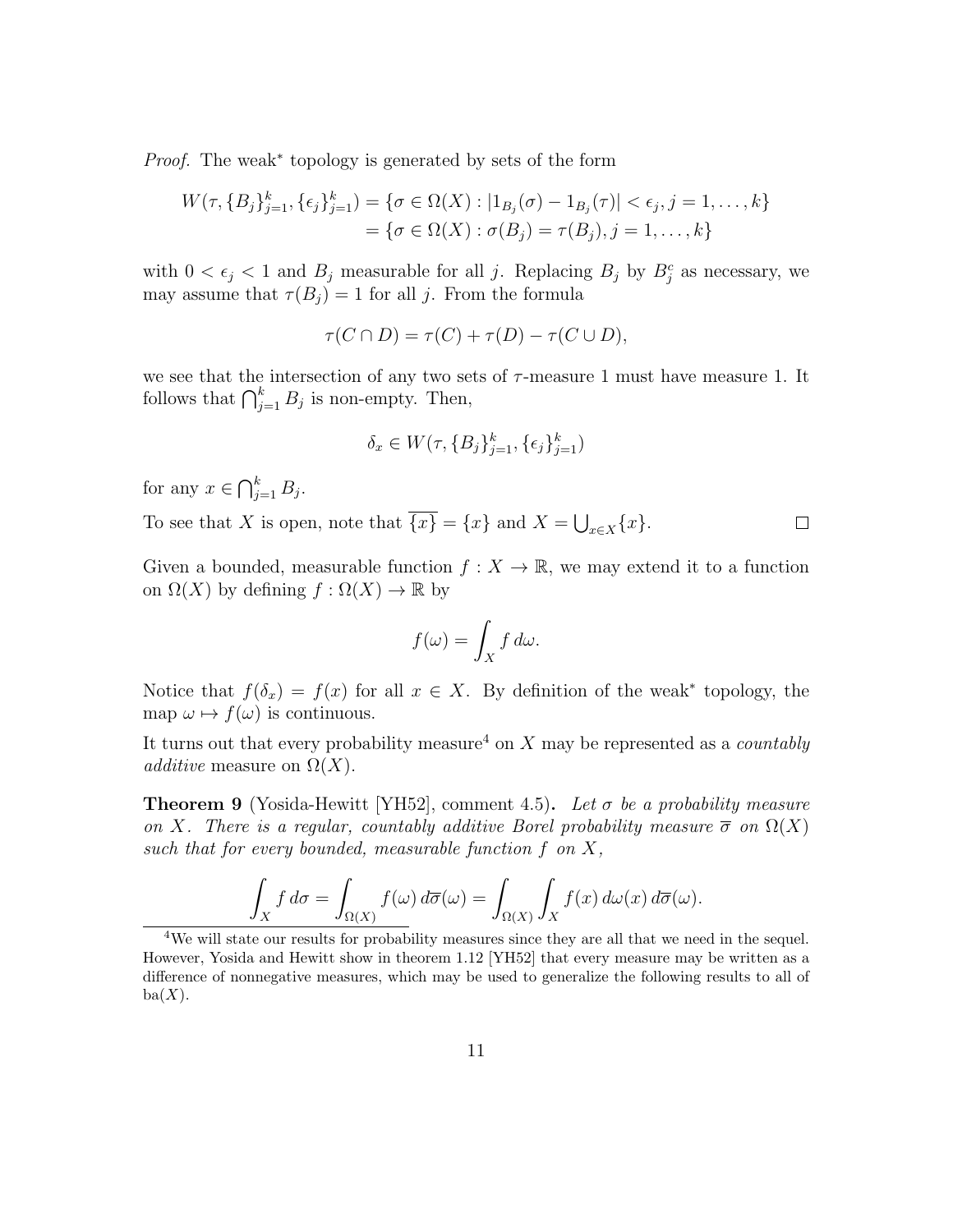We also know that every probability measure may be approximated by a linear combination of 0-1 measures.

**Theorem 10** (Yosida-Hewitt [YH52], theorem 4.6). Every probability measure  $\gamma$  is the weak<sup>\*</sup> limit of linear combinations of 0-1 measures, in the sense that for every  $\epsilon$  > 0 and every collection  $\{f_j\}_{j=1}^{\ell}$  of bounded, measurable functions, there is a measure  $\delta = \sum_{i=1}^{k} \alpha_i \omega_i$  with each  $\omega_i \in \Omega(X)$  and each  $\alpha_i$  a scalar such that

$$
\left| \int_X f_j \, d\gamma - \int_X f_j \, d\delta \right| < \epsilon
$$

for all  $i = 1, \ldots, \ell$ .

#### 6 Game theoretic setup

We consider a normal form game with  $N$  players. Each player has a strategy space  $A_i$ , which we assume to be a separable metric space. Let  $A_i$  be the Borel  $\sigma$ -algebra on  $A_i$ , let  $A = \prod_{i=1}^{N} A_i$ , and let  $A$  be the algebra on A generated by the measurable boxes. We will assume that each payoff function  $u_i : A \to \mathbb{R}$  is measurable with respect to  $\sigma(\mathcal{A})$ , the smallest  $\sigma$ -algebra containing  $\mathcal{A}$ .

Let  $P_i = \Omega(A_i)$ , the space of 0-1 measures on  $A_i$ , and let  $P = \prod_{i=1}^{N} P_i$ . Finally, let  $F_i$ be the space of countably additive probability measures on  $P_i$  and let  $F = \prod_{i=1}^N F_i$ . Theorem 9 tells us that  $F_i$  is the same as the space of finitely additive probability measures on  $A_i$ . We would like to extend each  $u_i$  to a weak<sup>\*</sup>-continuous function on P, but this is not generally possible.

Consider for example the zero-sum game in which each player chooses a natural number and the player who selects the larger number receives payment of 1. Let  $\nu$ be any weak<sup>\*</sup> limit of the sequence  $\{\delta_n\}_{n\in\mathbb{N}}$ . Let us try to figure out what  $u_1(\nu,\nu)$ would be if  $u_1$  extended continuously to  $\Omega(\mathbb{N}) \times \Omega(\mathbb{N})$ . On the one hand, we would have

$$
u_1(\nu,\nu) = \lim_{n \to \infty} \lim_{m \to \infty} u_1(\delta_n, \delta_m) = -1.
$$

On the other hand, we would have

$$
u_1(\nu,\nu)=\lim_{m\to\infty}\lim_{n\to\infty}u_1(\delta_n,\delta_m)=1.
$$

This shows that our utility functions need not extend continuously to the expanded strategy space.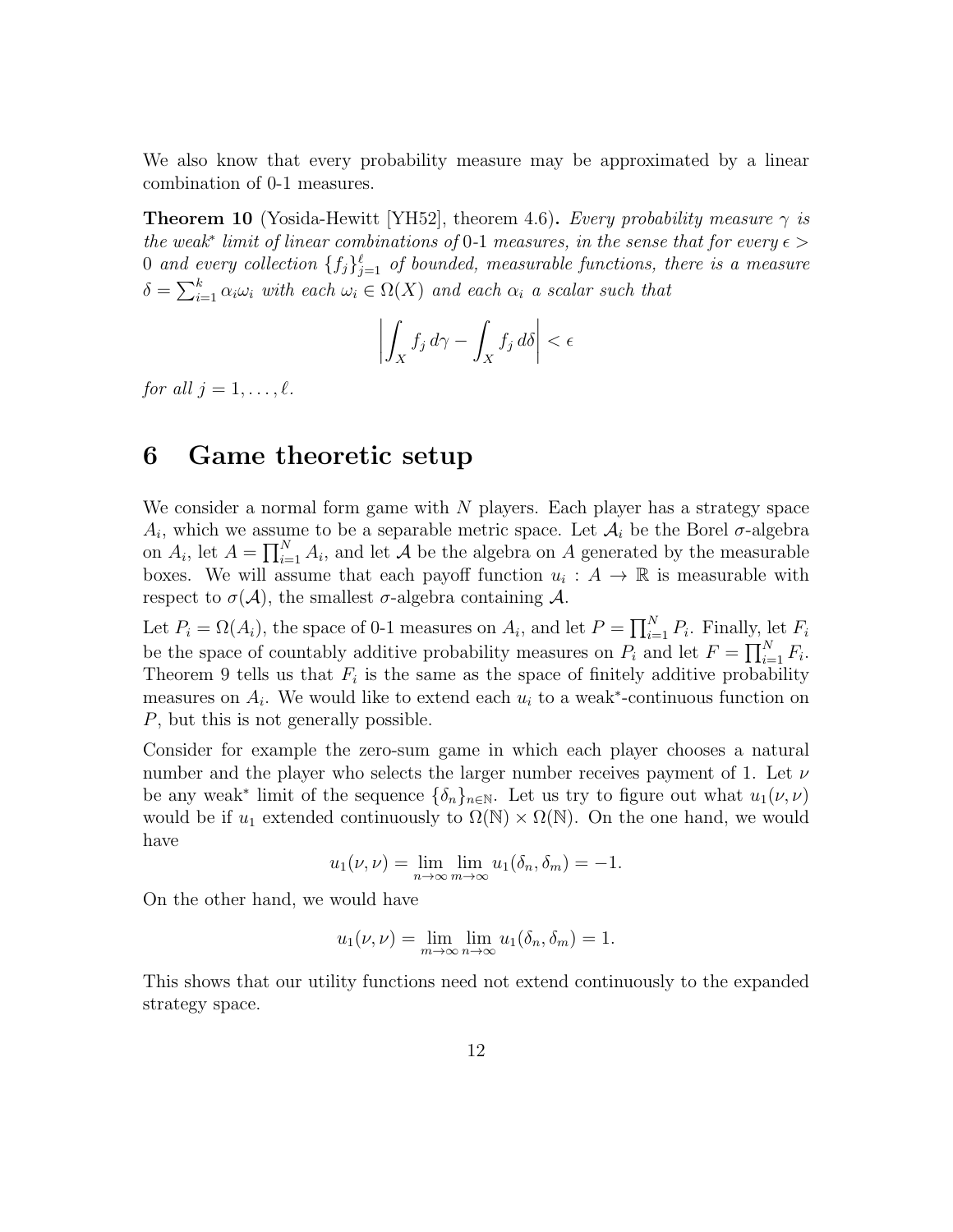The only general condition on  $u_i$  that we know of that ensures that  $u_i : A \to \mathbb{R}$ extends to a continuous function  $u_i: P \to \mathbb{R}$  is that  $u_i$  be  $\mathcal{A}$ -measurable as in [Mar97]. We will focus instead on upper- and lower-semicontinuous extensions of the players' payoff functions.

Let  $\Delta_i$  be the graph of  $u_i: A \to \mathbb{R}$  regarded as a subset of  $P \times \mathbb{R}$  and let  $\overline{\Delta}_i$  be the closure of  $\Delta_i$ . Define

$$
\overline{u}_i(p) = \sup\{u : (p, u) \in \overline{\Delta}_i\}
$$

and similarly

$$
\underline{u}_i(p) = \inf\{u : (p, u) \in \overline{\Delta}_i\}.
$$

We see immediately that  $\overline{u}_i$  is upper-semicontinuous and  $\underline{u}_i$  is lower-semicontinuous. Next, define  $\overline{V}_i : F \to \mathbb{R}$  and  $\underline{V}_i : F \to \mathbb{R}$  by

$$
\overline{V}_i(\sigma_1,\ldots,\sigma_N)=\int_P \overline{u}_i d(\overline{\sigma}_1\otimes\cdots\otimes\overline{\sigma}_N)
$$

and

$$
\underline{V}_i(\sigma_1,\ldots,\sigma_N)=\int_P \underline{u}_i d(\overline{\sigma}_1\otimes\cdots\otimes\overline{\sigma}_N).
$$

Since  $\overline{\sigma}_i$  is countably additive on  $P_i$  for each i, there is no issue with defining the product measure  $\sigma_1\otimes\cdots\otimes\sigma_N$ . As a result, we will sometimes write  $\overline{\sigma}$  for  $\overline{\sigma}_1\otimes\cdots\otimes\overline{\sigma}_N$ and similarly for  $\overline{\sigma}_{-i}$ .

Notice that the map  $\overline{V}_i$  is upper-semicontinuous and  $\underline{V}_i$  is lower-semicontinuous since the weak<sup>∗</sup> topology on  $F_i$  corresponds to the topology of weak convergence on the space of countably additive measures on  $P_i$ .

Our extensions  $\underline{V}_i$  and  $\overline{V}_i$  agree when all of the players choose pure strategies (i.e. strategies in  $P$ ) and at most one player takes advantage of a non-countably additive strategy (i.e. a strategy in  $P_i \setminus A_i$ ).

**Theorem 11.** Let  $p \in P$  such that at most one  $p_i$  is not countably additive. That is, there is some j such that for each  $i \neq j$ , there exists  $a_i \in A_i$  such that  $p_i = \delta_{a_i}$ . Then,

$$
\overline{V}_i(p) = \underline{V}_i(p) = \int_{A_j} u_i(a_1,\ldots,a_N) dp_j(a_j).
$$

*Proof.* Without loss of generality, assume  $j = 1$ . Suppose that we have a net

$$
(\delta_{a_1^{\alpha}},\ldots,\delta_{a_N^{\alpha}},u_i(a_1^{\alpha},\ldots,a_N^{\alpha})) \rightarrow (p_1,\delta_{a_2},\ldots,\delta_{a_N},u)
$$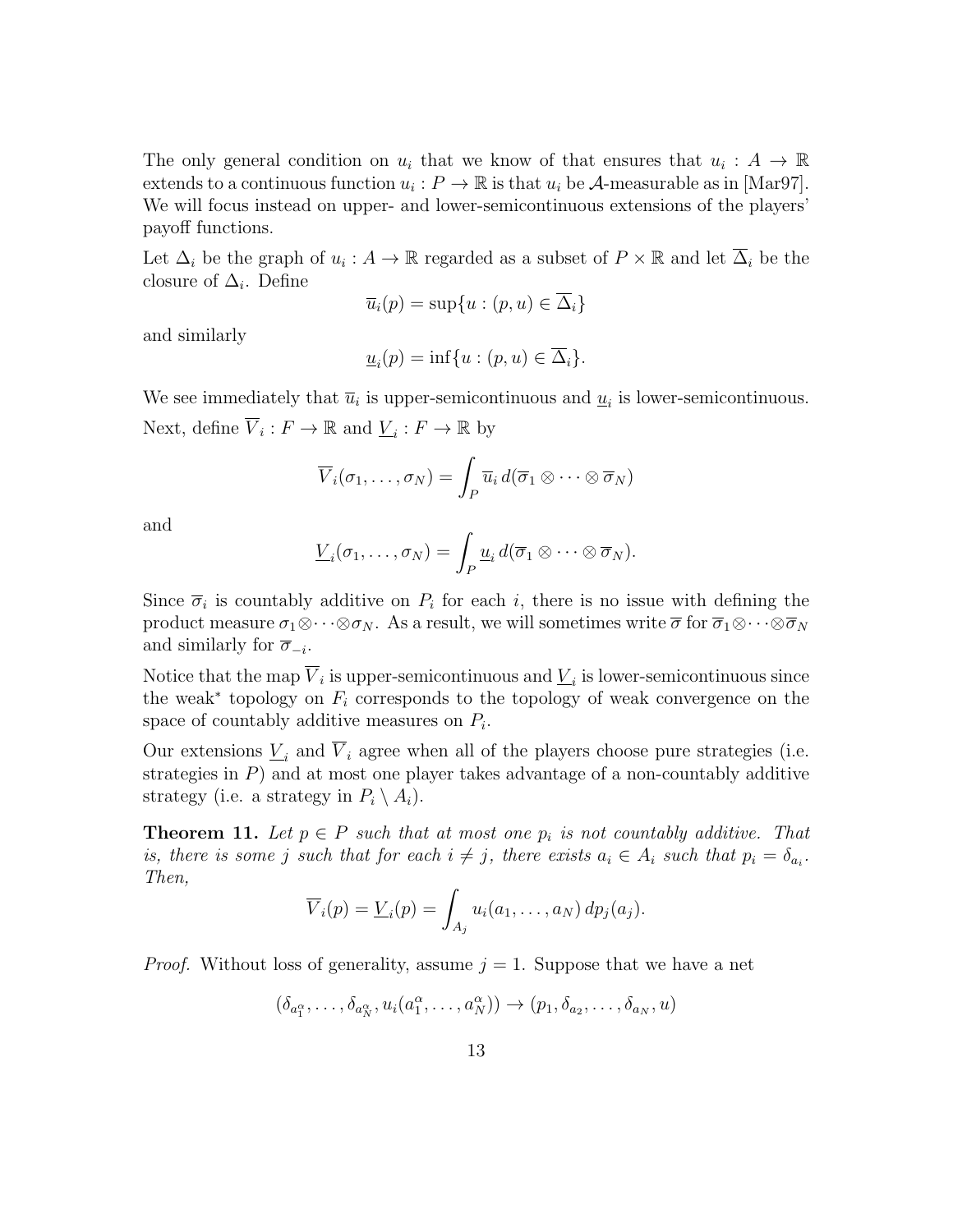for some  $u \in \mathbb{R}$ .

We may choose  $\beta \in A$  so that  $\delta_{\alpha_i^N}(1_{a_i}) = 1$  for all  $i \geq 2$  for all  $\alpha \geq \beta$ . This implies that

$$
(\delta_{a_1^{\alpha}}, \ldots, \delta_{a_N^{\alpha}}, u_i(a_1^{\alpha}, \ldots, a_N^{\alpha})) = (\delta_{a_1^{\alpha}}, \delta_{a_2}, \ldots, \delta_{a_N}, u_i(a_1^{\alpha}, \ldots a_N))
$$
  

$$
= \left( \delta_{a_1^{\alpha}}, \delta_{a_2}, \ldots, \delta_{a_N}, \int_{A_1} u_i(a_1, \ldots a_N) d\delta_{a_1^{\alpha}}(a_1) \right)
$$
  

$$
\rightarrow \left( p_1, \delta_{a_2}, \ldots, \delta_{a_N}, \int_{A_1} u_i(a_1, \ldots a_N) dp_1(a_1) \right)
$$

for all  $\alpha \geq \beta$ . It follows that

$$
u = \int_{A_1} u_i(a_1, \dots a_N) dp_1(a_1).
$$

In the event that the strategy spaces are one-dimensional it is often convenient to work with certain equivalence classes of elements of  $P$ . Suppose that each  $A_i$  is a Borel-measurable subset of R. For any  $a_i \in A_i$  we will write  $a_i^ \overline{i}$  for the set of measures in  $P_i$  that assign probability 1 to each of the sets  $(a - \epsilon, a) \cap A_i$  with  $\epsilon > 0$ . Similarly,  $a_i^+$  will denote the set of measures in  $P_i$  that assign probability 1 to each of the sets  $(a, a + \epsilon) \cap A_i$  with  $\epsilon > 0$ . We will also abuse notation to write  $a_i$  for the set containing the probability measure  $\delta_{a_i}$ . The sets  $-\infty^+$  and  $\infty^-$  are defined analogously.

Our next result tells us that these sets partition  $A_i$ , so we may regard them as specifying an equivalence relation on  $A_i$ .

**Lemma 12.** Suppose that  $A_i$  is a Borel-measurable subset of  $\mathbb{R}$ . Then, each element of  $p_i$  is a member of  $a_i^+$  $i^+, a_i^-, \text{ or } a_i \text{ for some } a_i \in A_i \cup \{-\infty, \infty\}.$ 

*Proof.* Let  $F$  be the cumulative distribution function of the probability measure  $p_i \in P_i$ . F is non-decreasing and takes (at most) the values 0 and 1. Let  $a = \inf\{x :$  $F(x) = 1$ . If  $\{x : F(x) = 1\}$  is empty, we set  $a = \infty$  and see that  $p_i$  must assign probability 1 to each set of the form  $(M, \infty)$  with  $M \in \mathbb{R}$ , so  $p_i \in \infty$ <sup>-</sup>. Similarly, if  $a = -\infty$ , we see that  $p_i \in -\infty^+$ . Suppose then that  $a \in \mathbb{R}$ . Let  $\epsilon > 0$ . Then,

$$
p_i(a-\epsilon, a+\epsilon) = 1.
$$

Written another way we see that

$$
p_i(a - \epsilon, a) + p_i({a}) + p_i(a, a + \epsilon) = 1.
$$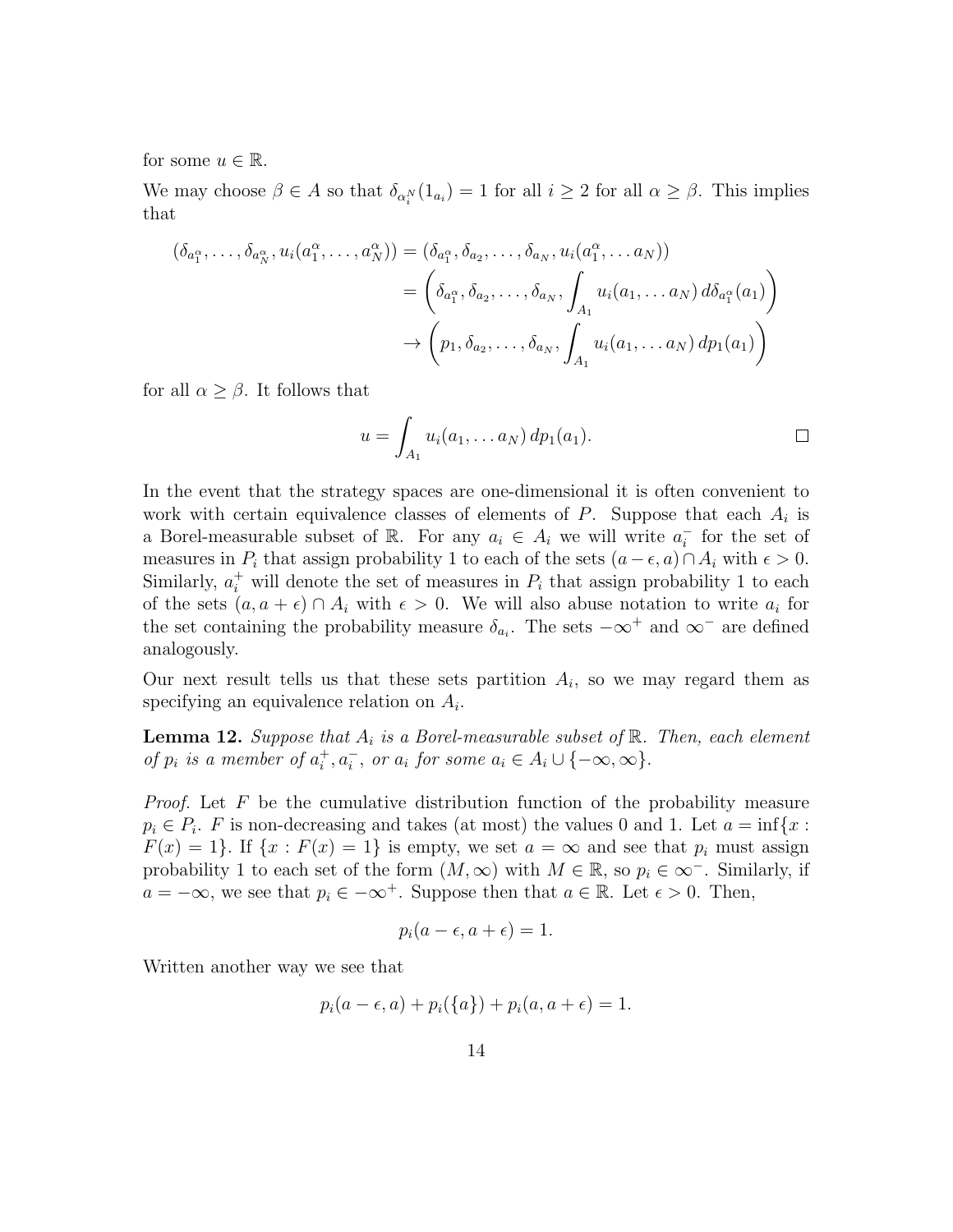Since  $p_i$  is a 0-1 measure, exactly one of these terms is 1 and the others are 0. Since the nonzero term must be the same for all  $\epsilon > 0$ , the result follows.  $\Box$ 

In our introductory examples, we were evaluating our utility functions at equivalence classes by saying, for example,

$$
\overline{u}_i(a_1^+, a_2^-) = \sup_{p_1 \in a_1^+, p_2 \in a_2^-} \overline{u}_i(p_1, p_2).
$$

Using these equivalence classes greatly simplifies working with finitely additive measures in one dimensional games, but caution is necessary as there is no guarantee that the supremum will be achieved simultaneously by the *same* pair  $(p_1, p_2)$  for both  $\overline{u}_1$  and  $\overline{u}_2$ . In many examples (including ours) this problem may be solved by picking a single finitely additive probability measure  $0^+$ . We then interpret  $a^+$  as the translation of this probability measure by a (i.e.  $a^+(B) = 0^+(B - a)$ ), 0<sup>-</sup> as the reflection of this measure across the origin, and  $a^-$  as the translation of  $0^-$  by a. However, this cannot justify use of these equivalence classes in every situation.

#### 7 Optimistic equilibria

We are now in a position to investigate the properties of optimistic equilibria.

**Definition 13.** We will say that  $\sigma \in F$  is an optimistic equilibrium if for each player i and each potential deviation  $\tau_i \in F_i$ ,

$$
\overline{V}_i(\sigma) \geq \underline{V}_i(\tau_i, \sigma_{-i}).
$$

Our most important result is that optimistic equilibria exist for a very large class of games.

Theorem 14. Every game whose strategy spaces are separable metric spaces and whose payoff functions are bounded and measurable has an optimistic equilibrium.

The proof follows the standard script. We will define a best response correspondence and observe that a fixed point corresponds to an optimistic equilibrium. We will then show that the best response correspondence satisfies the hypotheses of the Kakutani-Glicksberg-Fan fixed point theorem  $[Fan52, Gil52, K^+41]$ .

**Definition 15.** We will say that a correspondence  $\Gamma: X \to 2^X$  is Kakutani if each of the following hold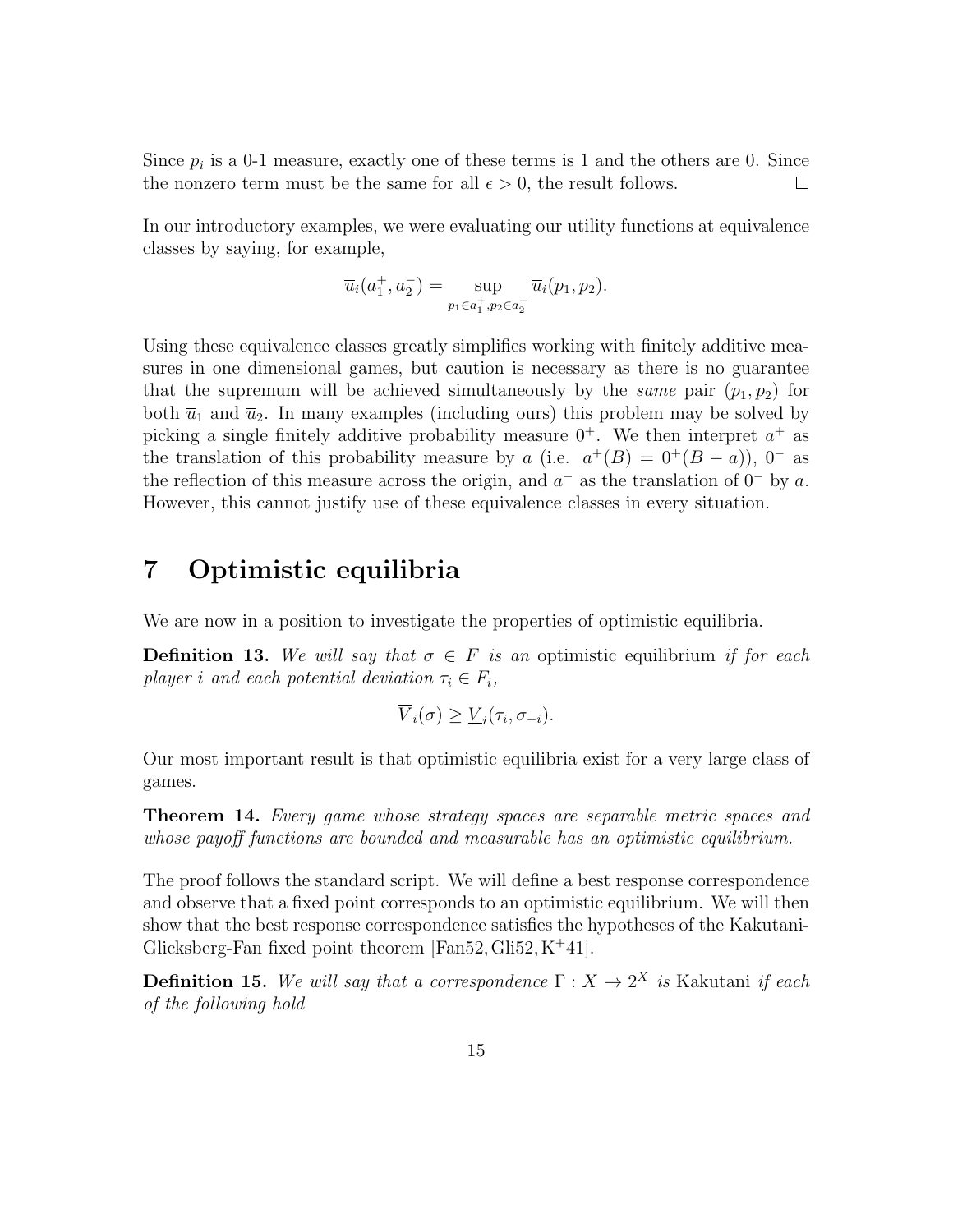- (i)  $X$  is a subset of a topological vector space;
- (*ii*)  $\Gamma$  *is upper-hemicontinuous*;
- (iii)  $\Gamma(x)$  is non-empty, compact and convex for all  $x \in X$ .

Notice that if X is compact, to show that  $\Gamma$  is Kakutani, it suffices to show that  $\Gamma$  is upper-hemicontinuous and that  $\Gamma(x)$  is non-empty and convex for all  $x \in X$ . Notice also that if  $\{\Gamma^{\alpha}\}_{\alpha \in A}$  is any collection of Kakutani correspondences on a compact space X, then to show that  $\bigcap_{\alpha\in A}\Gamma^{\alpha}$  is Kakutani, it suffices to show that  $\bigcap_{\alpha\in A}\Gamma^{\alpha}(x)$ is non-empty for all  $x \in X$ .

Theorem 16 (Kakutani-Glicksberg-Fan). Let X be a non-empty, convex, compact subset of a topological vector space. If  $\Gamma : X \to 2^X$  is Kakutani, then  $\Gamma$  has a fixed point.

We now present the equilibrium existence proof.

*Proof of theorem 14.* For any  $\gamma_i \in F_i$ , define the correspondence

$$
\mu \mapsto \text{BR}_i(\mu, \gamma_i) = \{ \tau \in F : \overline{V}_i(\tau_i, \mu_{-i}) \ge \underline{V}_i(\gamma_i, \mu_{-i}) \}.
$$

We claim that the correspondence  $\mu \mapsto BR_i(\mu, \gamma_i)$  is Kakutani. We will first show that this correspondence has a closed graph. Consider nets  $\mu^{\alpha} \to \mu$  and  $\tau^{\alpha} \to \tau$ with  $\tau^{\alpha} \in BR_i(\mu^{\alpha}, \gamma_i)$ . Then, since  $\overline{V}_i$  is upper-semicontinuous and  $\underline{V}_i$  is lowersemicontinuous,

$$
\overline{V}_i(\tau_i, \mu_{-i}) \ge \limsup_{\alpha} \overline{V}_i(\tau_i^{\alpha}, \mu_{-i}^{\alpha}) \ge \liminf_{\alpha} \underline{V}_i(\gamma_i, \mu_{-i}^{\alpha}) \ge \underline{V}_i(\gamma_i, \mu_{-i}).
$$

That is,  $\tau \in BR_i(\mu, \gamma_i)$ . Since F is compact, this implies that  $\mu \mapsto BR_i(\mu, \gamma_i)$  is upper-hemicontinuous.

To see that  $BR_i(\mu, \gamma_i)$  is non-empty, note that  $(\gamma_i, \mu_{-i}) \in BR_i(\mu, \gamma_i)$ .

To show that  $BR_i(\mu, \gamma_i)$  is convex, suppose that  $\sigma, \tau \in BR_i(\mu, \gamma_i)$  and  $\lambda \in (0, 1)$ . We have

$$
\overline{V}_i(\lambda \sigma_i + (1 - \lambda)\tau_i, \mu_{-i}) = \lambda \overline{V}_i(\sigma_i, \mu_{-i}) + (1 - \lambda)\overline{V}_i(\tau_i, \mu_{-i}) \ge \underline{V}_i(\gamma_i, \mu_{-i}).
$$

It follows that  $BR_i(\mu, \gamma_i)$  is convex. We have shown that  $\mu \mapsto BR_i(\mu, \gamma_i)$  is Kakutani.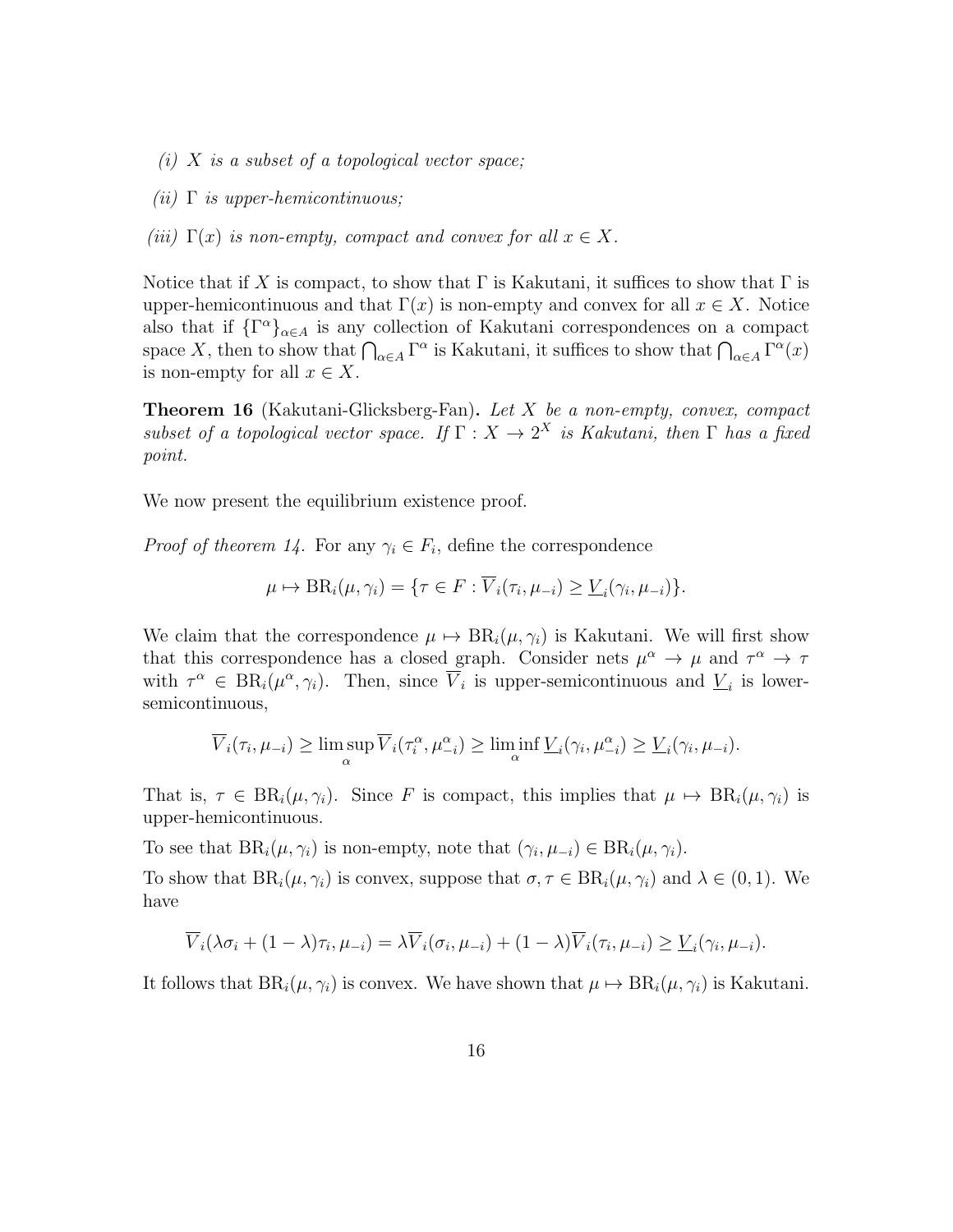Define a new correspondence by

$$
\mu \mapsto \text{BR}_i(\mu) = \bigcap_{\gamma_i \in F_i} \text{BR}_i(\mu, \gamma_i).
$$

To show that  $BR_i$  is Kakutani, we need only show that  $BR_i(\mu)$  is non-empty. Since F is compact and  $BR_i(\mu, \gamma_i)$  is compact for each  $\gamma_i$ , it suffices to show that  $\bigcap_{\ell=1}^k \text{BR}_i(\mu, \gamma_i^{\ell})$  is non-empty for every finite collection  $\{\gamma_i^1, \ldots, \gamma_i^k\} \subset F_i$ . Choose  $\gamma_i^j$ i such that  $\overline{V}_i(\gamma_i^j)$  $\overline{V}_i^j$ )  $\geq \overline{V}_i(\gamma_i^{\ell})$  for all  $\ell = 1, \ldots, k$ . Then,  $(\gamma_i^j)$  $j, \mu_{-i}) \in \bigcap_{\ell=1}^k \text{BR}_i(\mu, \gamma_i^{\ell})$ . It follows that  $BR_i$  is Kakutani.

As before, to show that  $BR = \bigcap_{i=1}^{N} BR_i$  is Kakutani, it suffices to show that  $BR(\mu)$ is non-empty for all  $\mu$ . This is clear from the definition of  $BR_i$ .

The result now follows from the Kakutani-Glicksberg-Fan theorem.

$$
\Box
$$

Having proved that optimistic equilibria always exist, we will prove a few results to help us identify them. First, optimistic equilibria have the single deviation property.

**Theorem 17.** A profile  $\sigma \in F$  is an optimistic equilibrium if and only if for every i and every  $p_i \in P_i$ ,  $\overline{V}_i(\sigma) \geq \underline{V}_i(p_i, \sigma_{-i}).$ 

*Proof.* Suppose that  $\tau_i$  is a favorable deviation for player i:  $V_i(\sigma) < \underline{V}_i(\tau_i, \sigma_{-i})$ . Then, since

$$
\underline{V}_i(\tau_i, \sigma_{-i}) = \int_{P_i} \int_{P_{-i}} \underline{u}_i(p_i, p_{-i}) d\overline{\sigma}_{-i}(p_{-i}) d\overline{\tau}_i(p_i).
$$

there must be at least one  $p_i$  for which

$$
\underline{V}_i(p_i, \sigma_{-i}) = \int_{P_{-i}} \underline{u}_i(p_i, p_{-i}) d\overline{\sigma}_{-i} > \overline{V}_i(\sigma).
$$

The other implication is part of the definition of an optimistic equilibrium.  $\Box$ 

One of the most useful tools at our disposal for finding optimistic equilibria is iterated elimination of dominated strategies.

**Definition 18.** We will say that  $p_i \in P_i$  worst-case dominates  $q_i \in P_i$  if  $\underline{u}_i(p_i, \gamma_{-i}) \geq$  $\underline{u}_i(q_i, \gamma_{-i})$  for all  $\gamma_{-i} \in P_{-i}$ .

Of course, we need to show that iterated elimination of worst-case dominated strategies is legitimate in the sense that an optimistic equilibrium obtained after eliminating strategies is an optimistic equilibrium in the original game.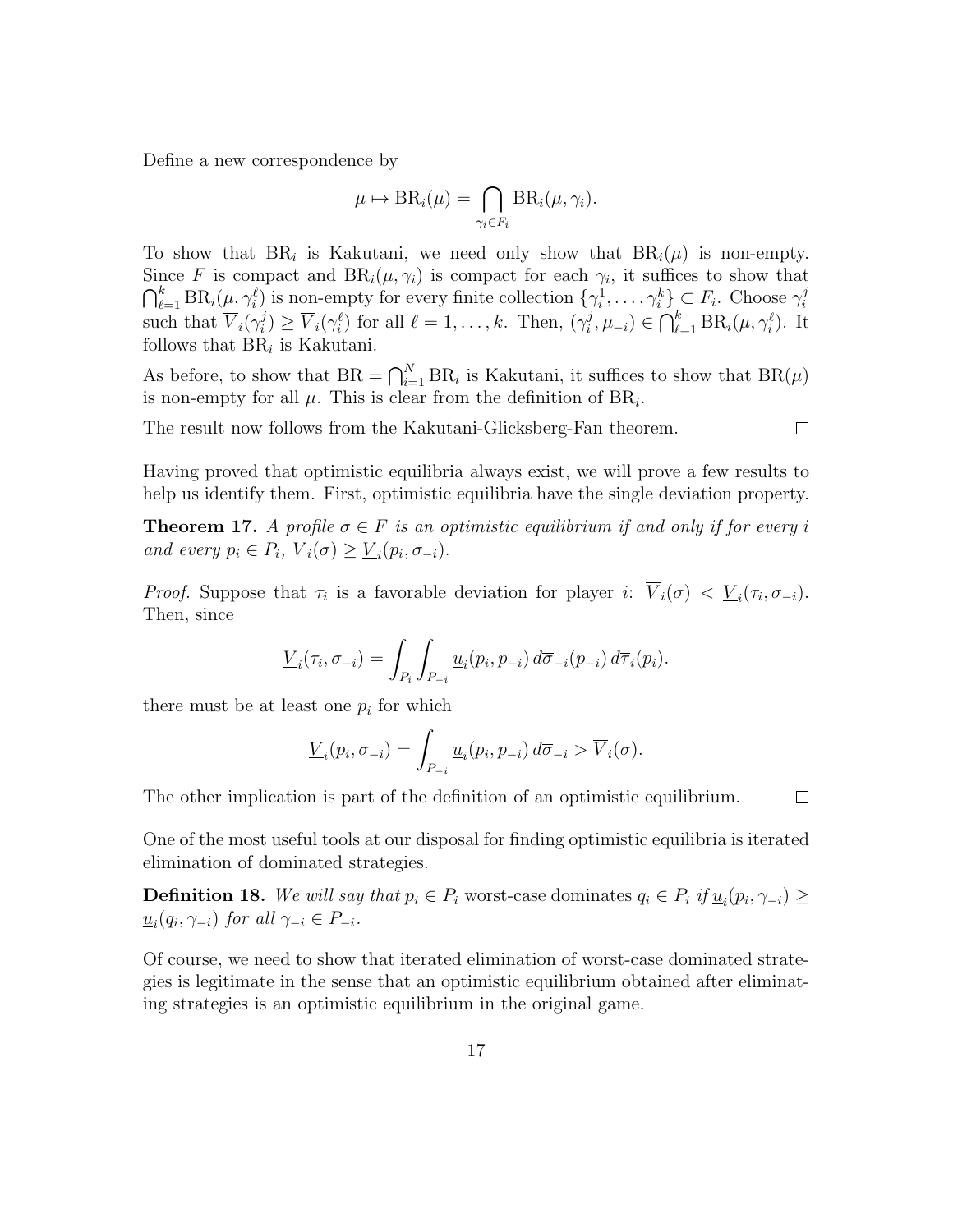**Theorem 19.** Suppose that we remove some or all of the strategies worst-case dominated by some strategy  $p_i \in P_i$  (other than  $p_i$  itself). If  $\sigma$  is an optimistic equilibrium in the resulting game then it is an optimistic equilibrium in the original game.

*Proof.* Let  $\sigma$  be an optimistic equilibrium after some collection of strategies worstcase dominated by  $p_i$  have been removed. Suppose that  $q_i$  is a potential deviation for player i that was eliminated. Then,

$$
\underline{V}_i(q_i, \sigma_{-i}) = \int_{P_{-i}} \underline{u}_i(q_i, p_{-i}) d\overline{\sigma}_{-i}(p_{-i})
$$
\n
$$
\leq \int_{P_{-i}} \underline{u}_i(p_i, p_{-i}) d\overline{\sigma}_{-i}(p_{-i})
$$
\n
$$
= \underline{V}_i(p_i, \sigma_{-i})
$$
\n
$$
\leq \overline{V}_i(\sigma).
$$

The result then follows from theorem 17.

Our final result suggests another way of finding optimistic equilibria. They may appear as limits of  $\epsilon$ -Nash equilibria as  $\epsilon$  tends to 0.

**Theorem 20.** Suppose that  $\{\sigma^n\}_{n=1}^{\infty}$  is a sequence of countably additive strategy profiles such that  $\sigma^n$  is an  $\epsilon^n$ -Nash equilibrium. Then, any limit point of  $\{\sigma^n\}_{n=1}^{\infty}$  is an optimistic equilibrium.

*Proof.* Let  $\{\sigma^{\alpha}\}_{{\alpha}\in A}$  be a subnet of  $\{\sigma^n\}_{n=1}^{\infty}$  that converges to  $\sigma$ . Let  $p_i \in P_i$  be some potential deviation for player *i*. Pick a net  $\{a_i^{\alpha}\}_{{\alpha \in A}}$  from  $A_i$  for which  $a_i^{\alpha} \to p_i$ <sup>5</sup> Then,

$$
\underline{V}_i(p_i, \sigma_{-i}) \le \liminf_{\alpha \in A} \underline{V}_i(a_i^{\alpha}, \sigma_{-i}^{\alpha})
$$
\n
$$
\le \liminf_{\alpha \in A} \underline{V}_i(\sigma^{\alpha}) + \epsilon^{\alpha}
$$
\n
$$
\le \overline{V}_i(\sigma).
$$

 $\Box$ 

<sup>&</sup>lt;sup>5</sup>A priori, this net may have a different index set than  $\{\sigma^{\alpha}\}_{\alpha \in A}$ , but the product construction for nets allows us to find a single net  $\{(\sigma^{\beta}, p_i^{\beta})\}_{\beta \in B}$  for which  $(\sigma^{\beta}, p_i^{\beta}) \to (\sigma, p_i)$ .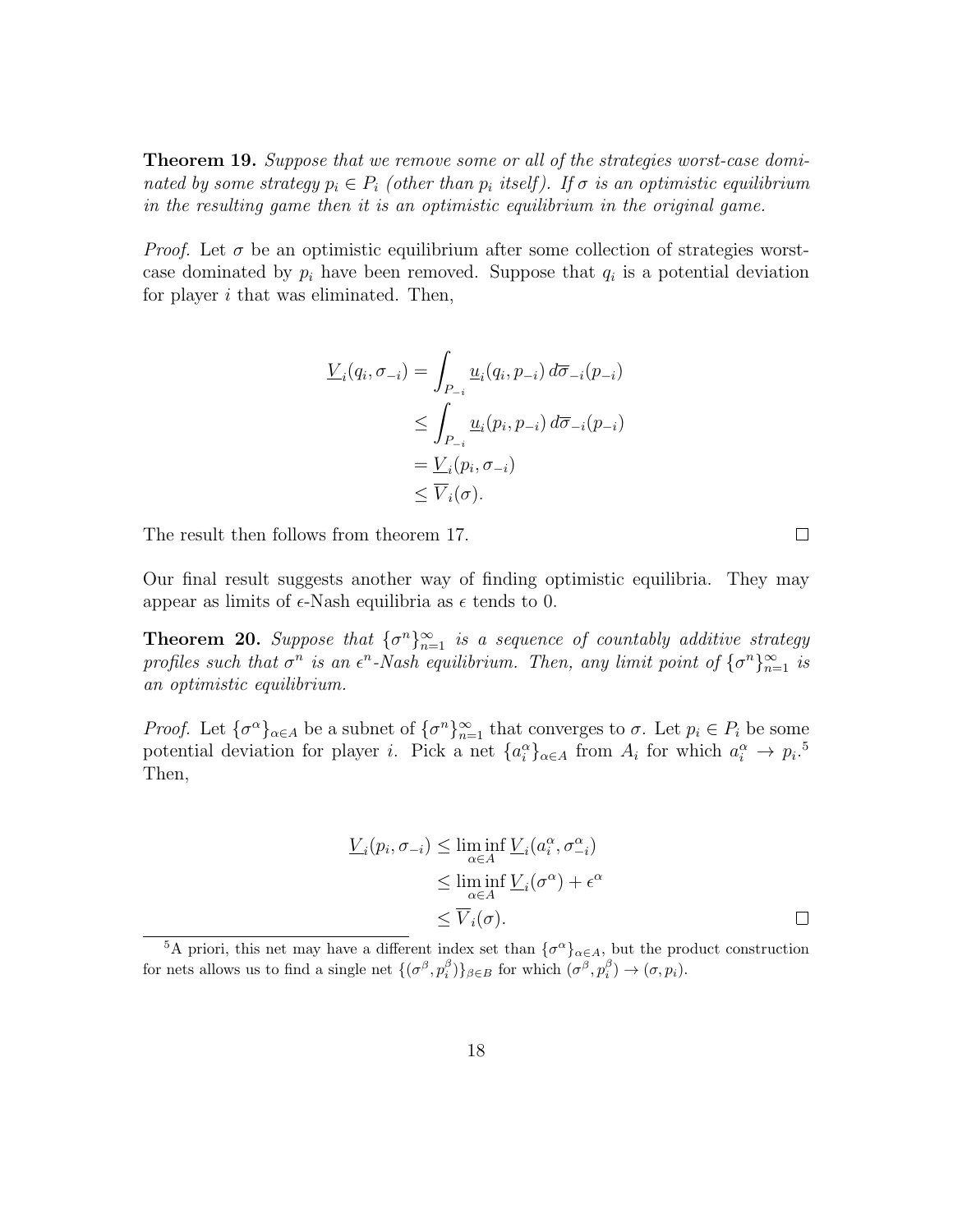## 8 Conclusion

In this paper, we defined an optimistic equilibrium to be an equilibrium in finitely additive mixed strategies in which players anticipate the best possible outcome at the equilibrium and the worst possible outcome from any deviation. We presented several games in which we were able to find optimistic equilibria where either no Nash equilibrium exists or where the optimistic equilibria provide new insight. We proved that every game whose strategy spaces are separable metric spaces and whose payoff functions are bounded and measurable possesses at least one optimistic equilibrium. We then showed that we may find optimistic equilibria using iterated elimination of worst-case dominated strategies. Finally, we found that a sequence of  $\epsilon$ -Nash equilibria with decreasing  $\epsilon$  converges to an optimistic equilibrium.

#### 9 Acknowledgments

We are very grateful to Bob Anderson and Chris Shannon for feedback on drafts of this paper.

### References

| [AB06]  | Charalambos D Aliprantis and Kim Border. Infinite dimensional analysis:<br>a hitchhiker's quide. Springer Science & Business Media, 2006.                              |
|---------|------------------------------------------------------------------------------------------------------------------------------------------------------------------------|
| [BF68]  | David Blackwell and Tom S Ferguson. The big match. The Annals of<br>Mathematical Statistics, 39(1):159–163, 1968.                                                      |
| [BM13]  | Paulo Barelli and Idione Meneghel. A note on the equilibrium existence<br>problem in discontinuous games. <i>Econometrica</i> , $81(2):813-824$ , $2013$ .             |
| [Car09] | Guilherme Carmona. An existence result for discontinuous games. Jour-<br>nal of Economic Theory, 144(3):1333-1340, 2009.                                               |
| [DM86a] | Partha Dasgupta and Eric Maskin. The existence of equilibrium in dis-<br>continuous economic games, i: Theory. The Review of economic studies,<br>$53(1):1-26$ , 1986. |